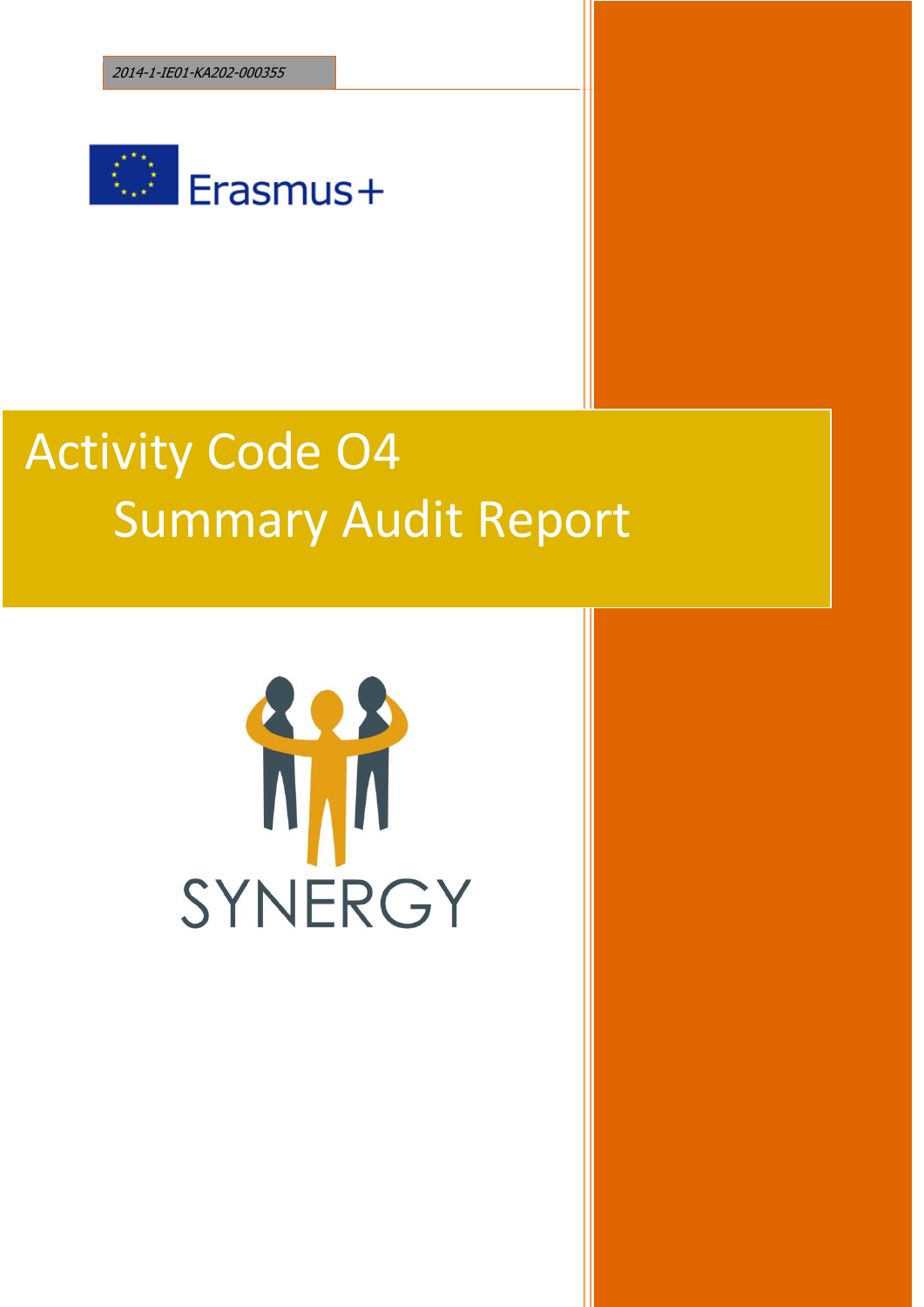This project has been funded with support from the European Commission. This publication [communication] reflects the views only of the author, and the Commission cannot be held responsible for any use which may be made of the information contained therein.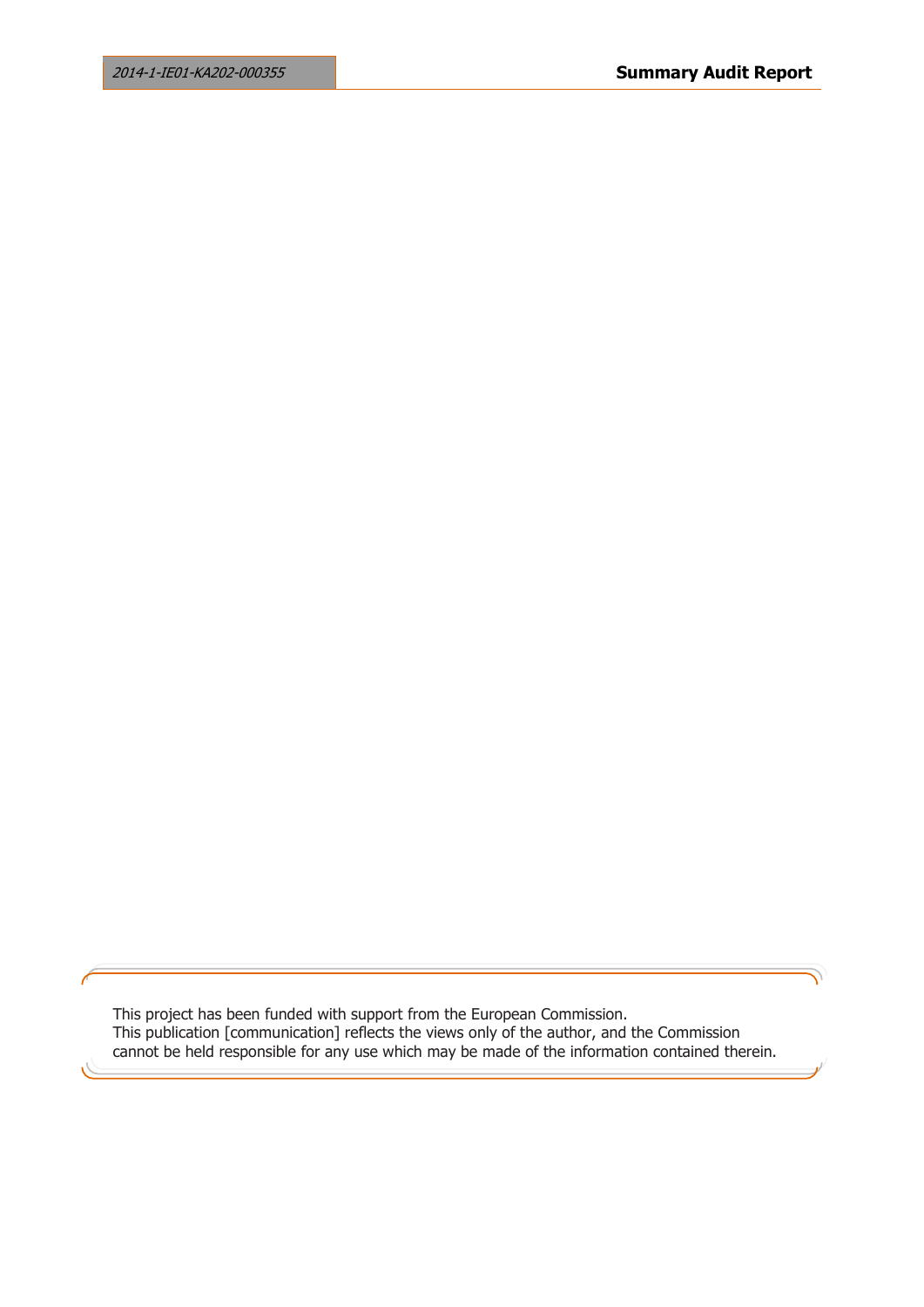## **TABLE OF CONTENTS**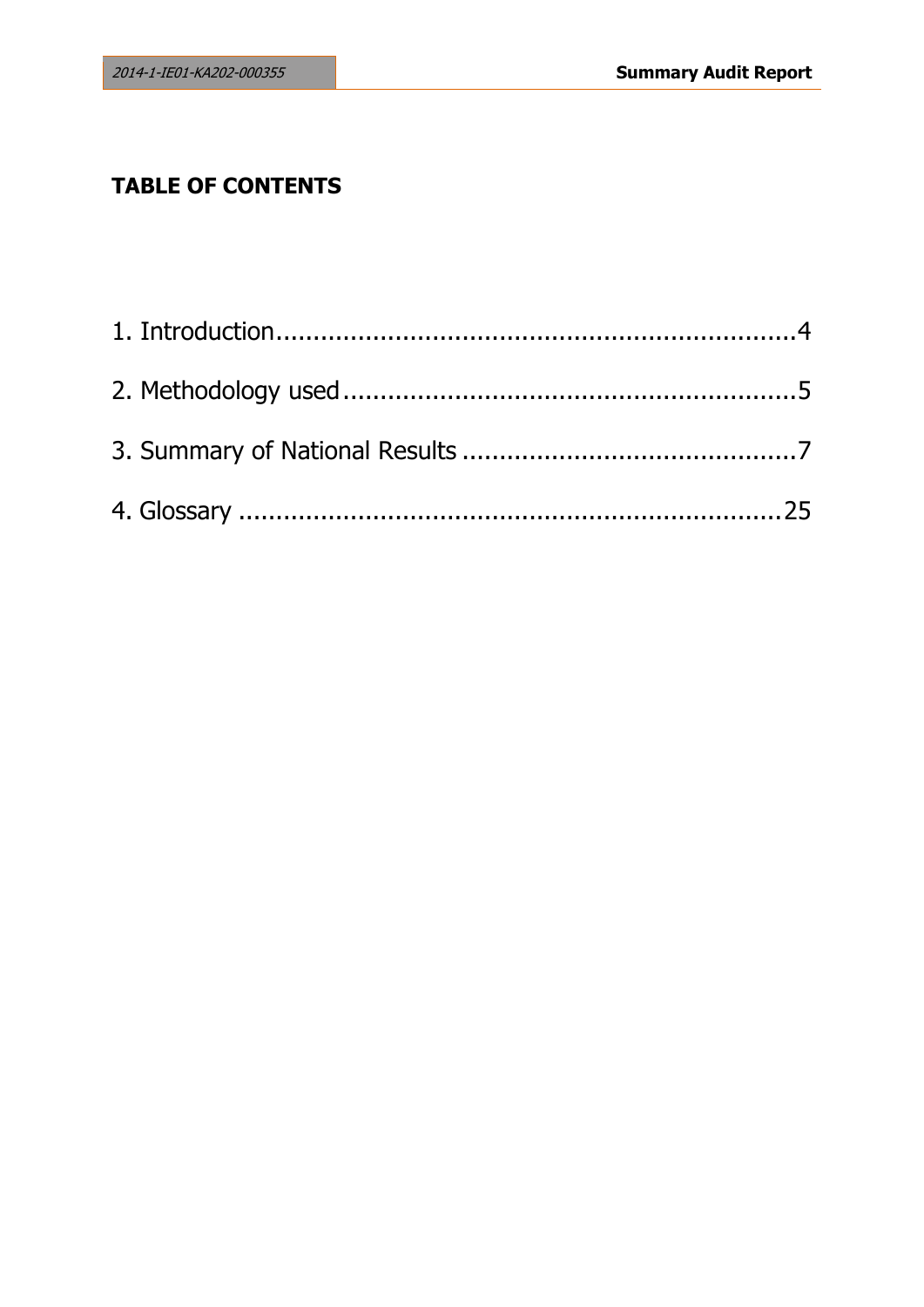## <span id="page-3-0"></span>**1. Introduction**

Synergy project is born with the aim of improving the quality and the relevance of Vet provision to micro enterprise in order to enhance the European economy by developing a learning environment for vocational education professionals and micro-enterprise owners.

The SYNERGY project team are endeavouring to develop tools and resources to meet the needs of VET providers and micro-enterprises in different countries across Europe. This skill asset audit is necessary to ensure that the content of resources developed are relevant to address skill deficits and are not superfluous to the existing knowledge of the microenterprise owners and managers.

The **Summary Audit Report** report aims to create a synthesis of the individual country audit reports and an evaluation of the.

The objectives of the planned audit of micro-enterprise owners will focus on 4 areas;

- 1) Identifying specific skill assets and knowledge within existing micro-enterprises that could be harnessed to support the development of the sector as a whole
- 2) The learning preferences of micro-enterprise owners and the most appropriate learning platforms and environments for the proposed peer-to-peer learning;
- 3) What are the learning areas where gaps in provision exist that need to be addressed with the proposed mini-learning-format resources;
- 4) What are the skill assets within the micro-enterprise community that could be used to inform the train-the-trainer course-ware to ensure that the skills developed within the VET sector reflect the needs of business.

This summary audit report will establish the state-of-the-art for the areas outlined above. It will be based on a summary of the findings in the 6 individual country audit reports. This summary audit report which will comprise the evidence base for future development actions will be printed and available in all partner languages. It will also be available for download from the project website and included on the USB stick that will contain all project outputs.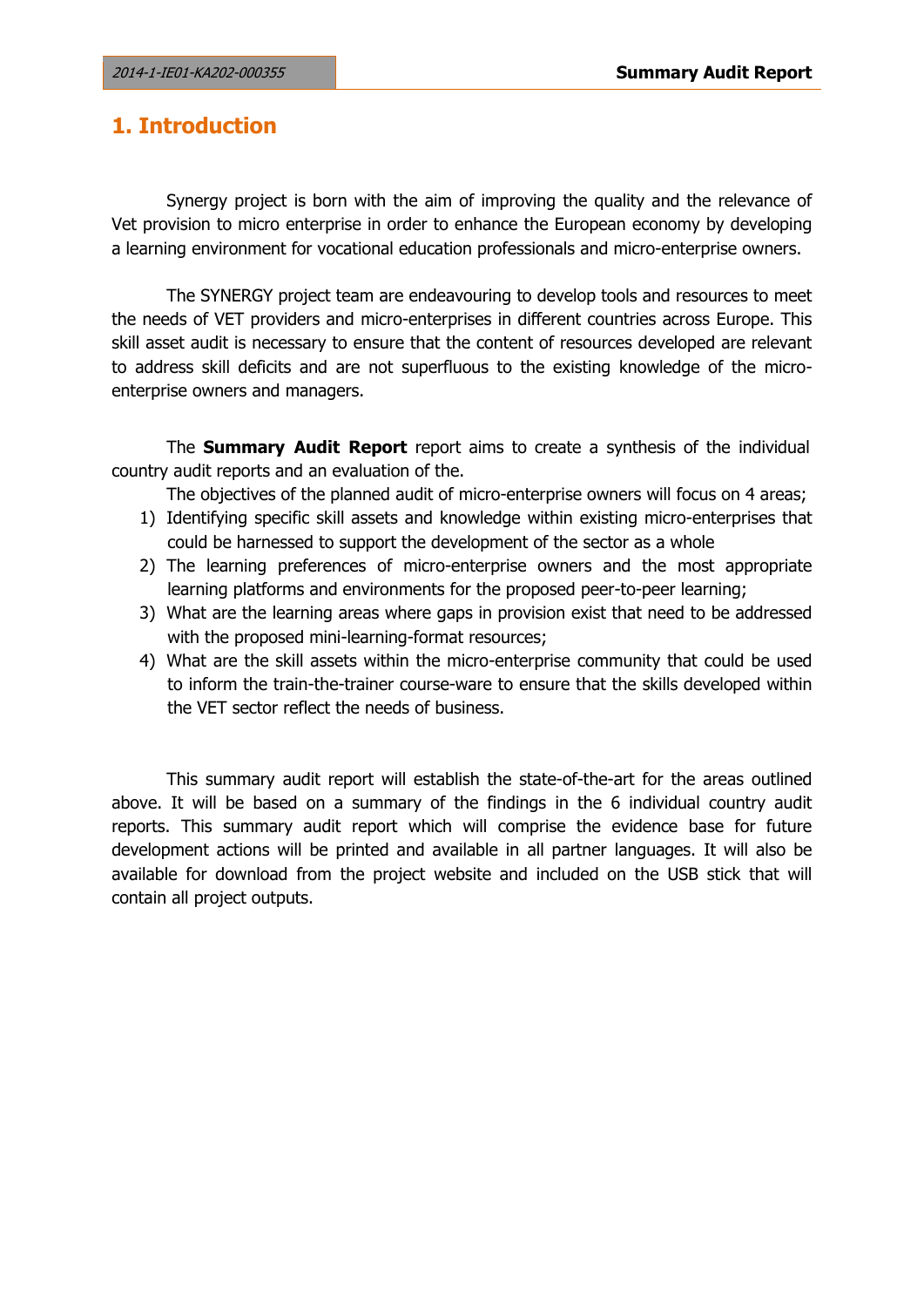## <span id="page-4-0"></span>**2. Methodology used**

**audit process**

The audit framework has been implemented and completed by the six implementing partners, with the help of their local business communities. Partners were given a choice of means to complete this audit; these consisted of a focus group, with agreed questions to facilitate the feedback session, an online survey, facilitated through the online platform, Survey Monkey and an option to conduct interviews with members of the target group either face-to-face or using Skype or a telephone.

The survey helped each partner to develop the **Individual country audit reports** .As these were micro-enterprises, it was agreed that business involved in the audit would have fewer than 10 employees. Each partner was then tasked with completing a national report. These reports were compiled by AOA Arges, to produce a summary audit report.

This summary report establishes the state-of-the-art for four thematic areas mentioned in the introduction. This report is based on a summary of the findings in the 6 individual country audit reports, and so it comprises the evidence base for future development actions in relation to the Induction to Pedagogy training, the Mini-learning Formats and the peer-to-peer learning to be facilitated through the micro-social networks.

| MMMIL MI ACCAN                     |                 |
|------------------------------------|-----------------|
| Irlanda - Meath Partnership        | 30 participants |
| Cyprus - Cardet                    | 21 participants |
| Germany - University of Paderborn  | 23 participants |
| Greece - University of Peloponnese | 24 participants |
| Italy $-$ Ares                     | 14 participants |
| Romania - AOA Arges                | 20 participants |

**The total number of participants involved by each country in the** 

In total **132** micro-enterprises have participated and responded to the audit questionnaires. The research was conducted using an online questionnaire created and distributed through Survey Monkey. Also telephone interviews and face to face meetings were conducted with the micro-enterprise owners. The survey consisted of 24 questions and took approximately 10-15 minutes to complete. Questions concerned demographic characteristics, experience of vocational training, attitudes towards sharing skills,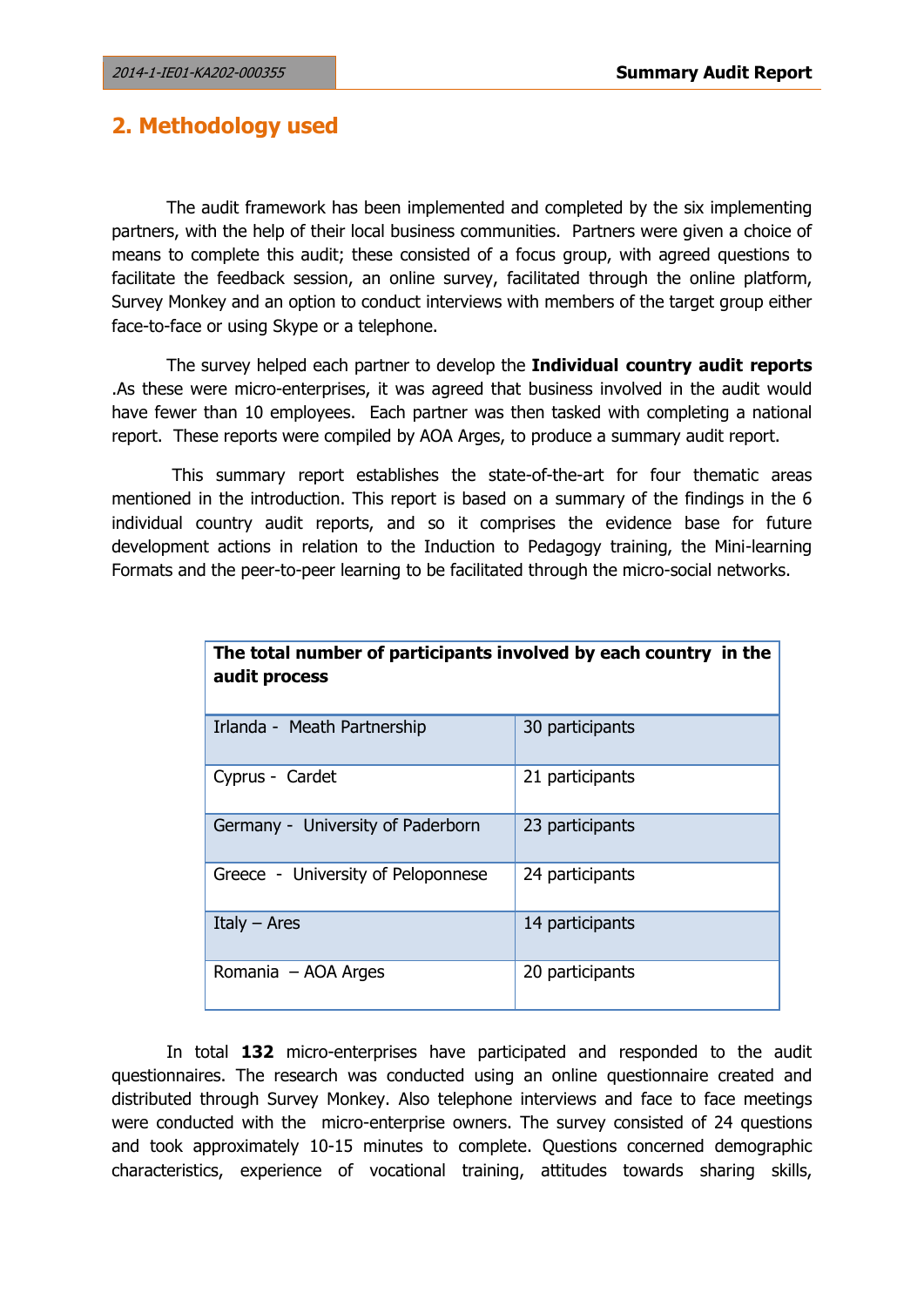identification of needs for training, resources previously used, obstacles to training, preferred mode of learning etc.

The answers were then manually inputted to the Survey Monkey tool by the partners. The survey also aimed to identify entrepreneurs who might be able to engage in subsequent activities within the context of SYNERGY, and has developed a link between the SYNERGY project and the business environment.

This report contains a summary of all the **Individual country audit reports** and is focused mainly on the four areas mentioned before.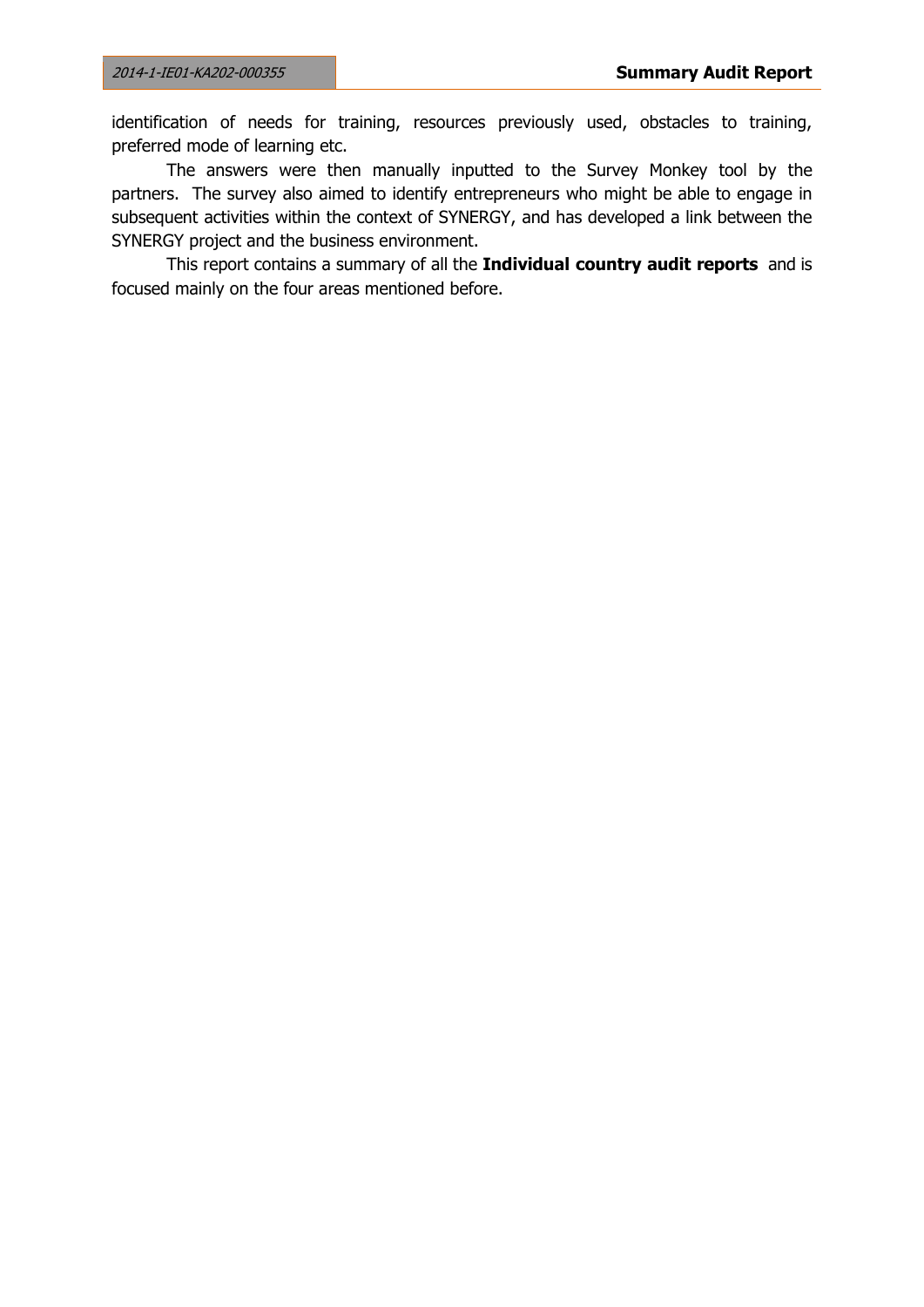## **3. Summary of National Results**

**1. Please identify specific skill assets and knowledge within existing micro-enterprises that have participated at the audit that could be used to support other micro-enterprises.** 

A. Summary of National Results - this results are based on the research activity and national report of each partner of the project.

<span id="page-6-0"></span>

|                         | Ireland:                       | Cyprus:                   | <b>Germany</b>                  | Greece:                | Italy:                    | Romania               |
|-------------------------|--------------------------------|---------------------------|---------------------------------|------------------------|---------------------------|-----------------------|
|                         |                                |                           |                                 |                        |                           |                       |
|                         | Communications<br>$\mathbf{1}$ | Communication             | Communication                   | Communication          | Communication             | Management            |
|                         | $\overline{2}$<br>Management   | Management                | <b>Teamwork</b>                 | Management             | Human resource            | Communication         |
|                         | 3<br>Marketing                 | Team Work                 | Marketing                       | Marketing              | Information<br>Technology | <b>Teamwork</b>       |
|                         | <b>Teamwork</b><br>4           | Human Resource            | Management                      | Information technology | Team work                 | Negotiation abilities |
|                         | 5<br>Negotiation               | Marketing                 | Negotiation                     | Team work              | Management                | Marketing             |
|                         | 6<br>Finance                   | Information<br>Technology | Business strategy and growth    | Negotiation skills     |                           |                       |
| $\overline{\mathbf{z}}$ | <b>Information Technology</b>  | Finance                   | Communication and<br>Networking |                        |                           |                       |
|                         | 8<br>Human Resources           |                           |                                 |                        |                           |                       |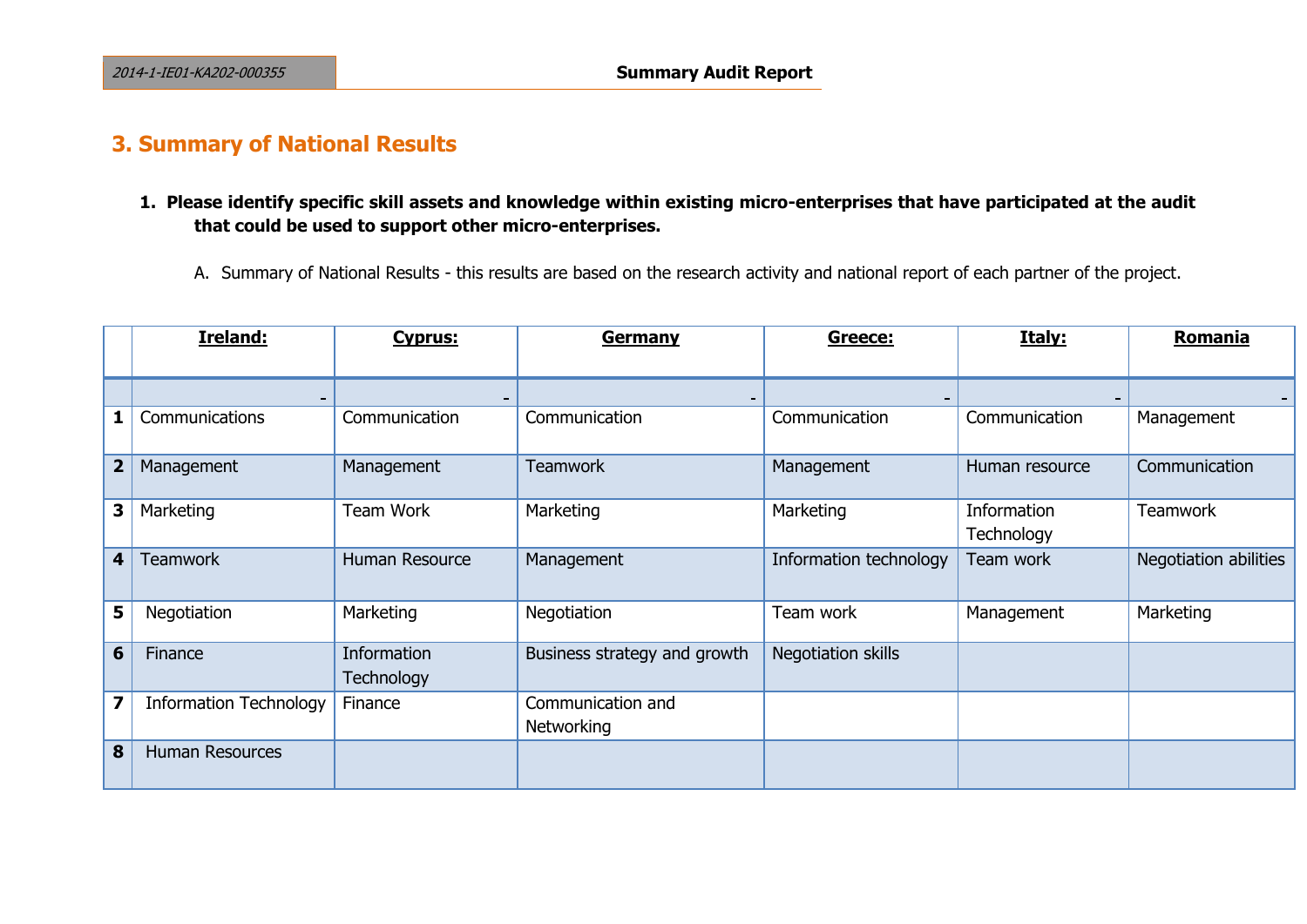By analysing and centralising the responses of the micro-enterprises that have participated at the audit research in each partner country, we can observe that the most present skills are:

- 1. Communications
- 2. Management
- 3. Teamwork

The skills have been identified within all the partner countries.

4. Marketing

The next most common skill identified in 5 of the 6 partner countries is Marketing.

5. Negotiation skills

This response is present in 3 out of the 6 partner countries.

By concluding, the list of skills and knowledge that owners of the existing micro-enterprise possess are:

- 1. Communications, 2. Management, 3. Teamwork present in all countries
- 4. Marketing present in 5 partners countries
- 5. Negotiation skills present in 4 partners countries
	- B. National Results identified in each partner countries:

## **Ireland:**

Responses to Q11, Q12 and Q13 have provided sufficient evidence to identify specific skills and knowledge that respondents are willing to share with other micro-enterprise owners in order to support them in their venture. 80% of respondents said they are willing to share their knowledge and skills in the future. Of these, 69.2% said they would provide knowledge that could be included on an online platform. Respondents also identified a list of the skills and knowledge that they possess and would recommend helpful for other micro-enterprise owners. In order of expertise these are namely:

- **•** Communications
- **Management**
- **-** Marketing
- **-** Teamwork
- Negotiation
- **Finance**
- **Information Technology**
- **Human Resources**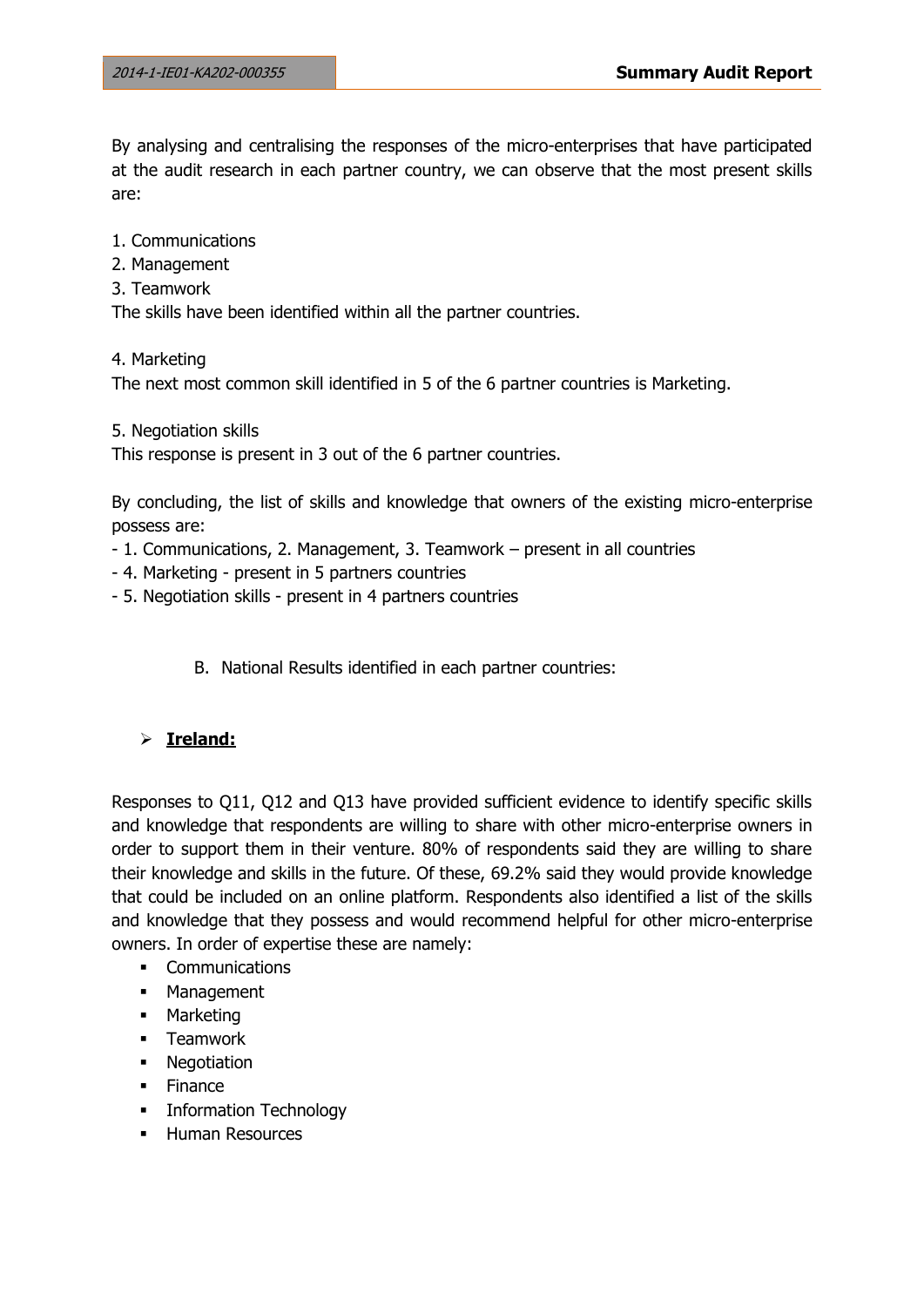Additional skills and knowledge highlighted: Planning, Problem Solving and Business Resilience.

## **Cyprus:**

According to the responses from the 21 micro-enterprise owners that participated in the survey, 19 of participants which represents 90.48%, commented that they are willing to share their knowledge and expertise in the future. However, 73.68% said that they will be willing to do so under teaching for pay circumstances whereas the other 68.42% said that they are willing to provide their knowledge for free through an online platform or either through informal meeting among micro-enterprise owners. This indicates, that despite that the majority are willing to share their knowledge through a reimbursement method, a promising percentage are willing to share their knowledge for free, which is an interesting observation to consider for future training. Moreover, participants consider that the following skills are useful to support other micro-enterprise owners.

- Communication (66.67%)
- Management (61.90%)
- $\bullet$  Team Work (52.38%)
- Human Resource (28.57%)
- $\bullet$  Marketing (28.57%)
- Information Technology (28.57%)
- $\bullet$  Finance (14.29%)

## **Germany:**

It is necessary to have a look at which skills already exist within the SME business community, to get an idea about the subjects and issues where micro-enterprises could support each other. For this purpose, we will focus again on the following questions:

(1) Q6 and Q15, as they outline where it is required for SMEs to develop skills.

(2) Q13 and Q14, as they provide an overview concerning recently existing skills.

Following the statements of our respondents Communication and Teamwork are two main areas where entrepreneurs need skills to run a business successfully. This is closely followed by skills in the fields of Marketing, General Management and Negotiation. We can find this estimation not only in Q6, but also in the responses to Q15. Here, the following four disciplines were mentioned. They should be covered in future training activities and materials:

- Business strategy and growth,
- Communication and Networking,
- Marketing
- Negotiation

Just a few less of the respondents mentioned Finances, Taxes and Accounting and Information Technology in this context, even if they were estimated as the least required skill areas to run a business successfully.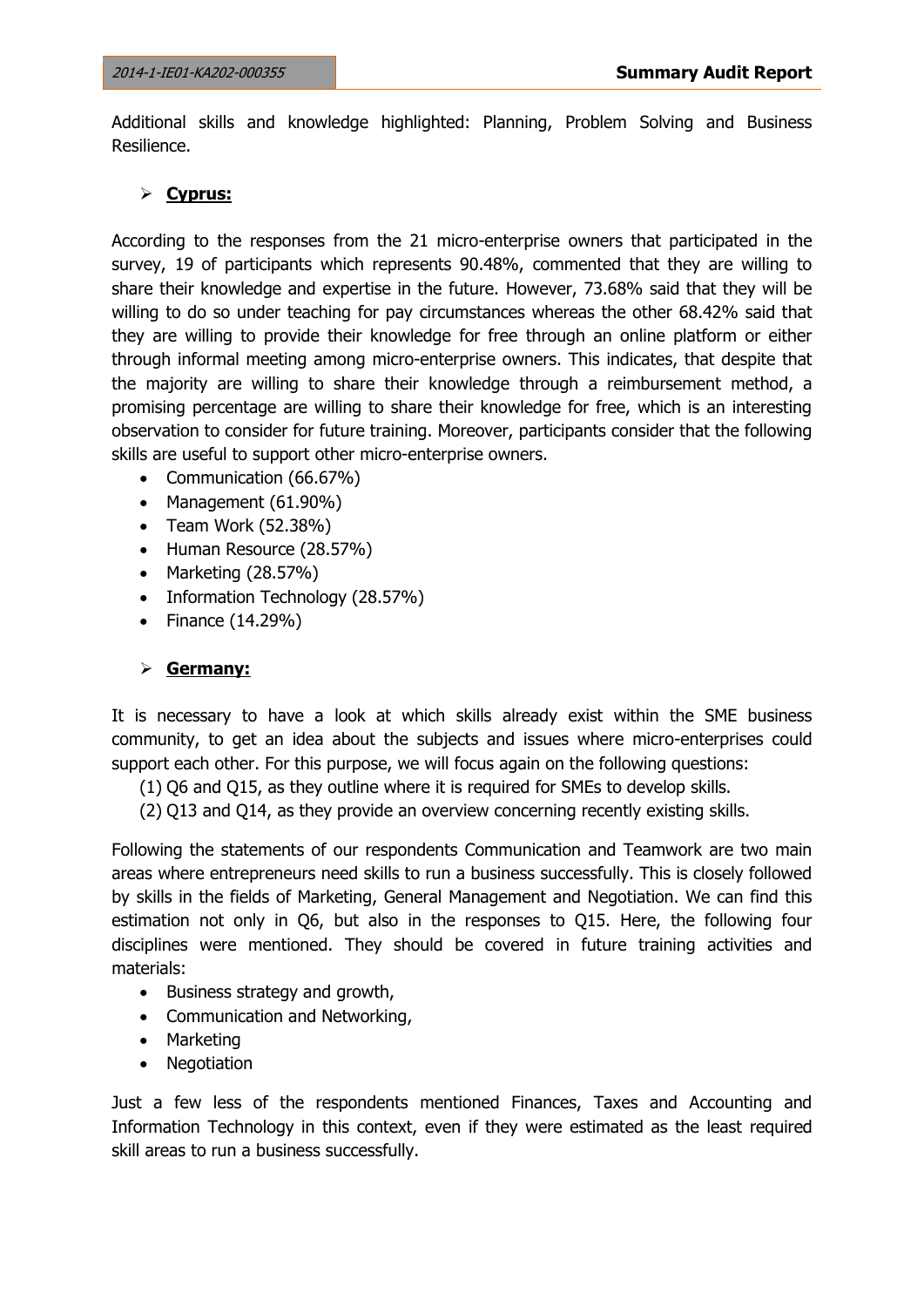These findings show us the topics and the disciplines where a demand for training exists. Based on SYNERGYs idea to use the skills assets that recently exist in SMEs to teach other business-owners, both aspects have to be compared: The demands and the currently existent skill-assets as well.

The responses to Q13 show us, that the surveyed persons estimated particularly their skill in Communication as valuable and helpful also for other MEOs; closely followed by Teamwork, Management and Marketing. Strengthening these findings we can have a closer look at the responses to Q14, where the businesses were asked to assess their skills. Additionally, the responses to both questions show us also, that skill assets in Business growth and strategy and Information Technology are existing furthermore.

It is clear, that the demands and the existing assets are matching well at this point. Besides these well matching examples there are also training activities and materials required for the disciplines Negotiation and Finances, Taxes and Accounting. We could not cover this within our sample, as the responses to Q13 and Q14 show. Hence, as a conclusion we suggest to rely on broader networks where businesses from different sectors are connected. An option would be, to link the different networks. Particularly to face, e.g., regional biases.

Anyway, our conclusion is the following: Even when we are looking at the small sample it can be said, that most of the requirements regarding information and knowledge can be covered within the group itself. For this purpose, a mechanism for an efficient and effective exchange of the different skill assets has to be established. Furthermore, the openness and willingness for using such mechanisms like, e.g., a network, has to be promoted. Looking at our findings, there was only a small number of training demands that did not appear within the surveyed group. But these affected particularly those disciplines which are represented by businesses of branches not represented in our sample. Hence, the conclusion could be either to consider that networks in which the exchange may take place are composed of enterprises from various branches or, that the aforementioned topics are of a type, where external providence is required.

Summarizing it can be said, that there are manifold skill assets available in our SME community which could be harnessed. Thereby, most of the learning requirements of various kinds could be faced within the community / network of the exchanging persons itself.

#### **Greece:**

Participants thought that the most useful skills they could offer other micro-enterprise owners were:

- Communication (62%)
- Management (58,3%)
- $\bullet$  marketing (54,2%)
- $\bullet$  information technology (41,7%)

In contrast, team work, negotiation skills and human resources did not rank as high within the skills set micro-entrepreneurs had, with finance ranking as the least useful skill. Furthermore, participants also stated that they were most confident about their knowledge on strategy and business growth as well as marketing and information technology.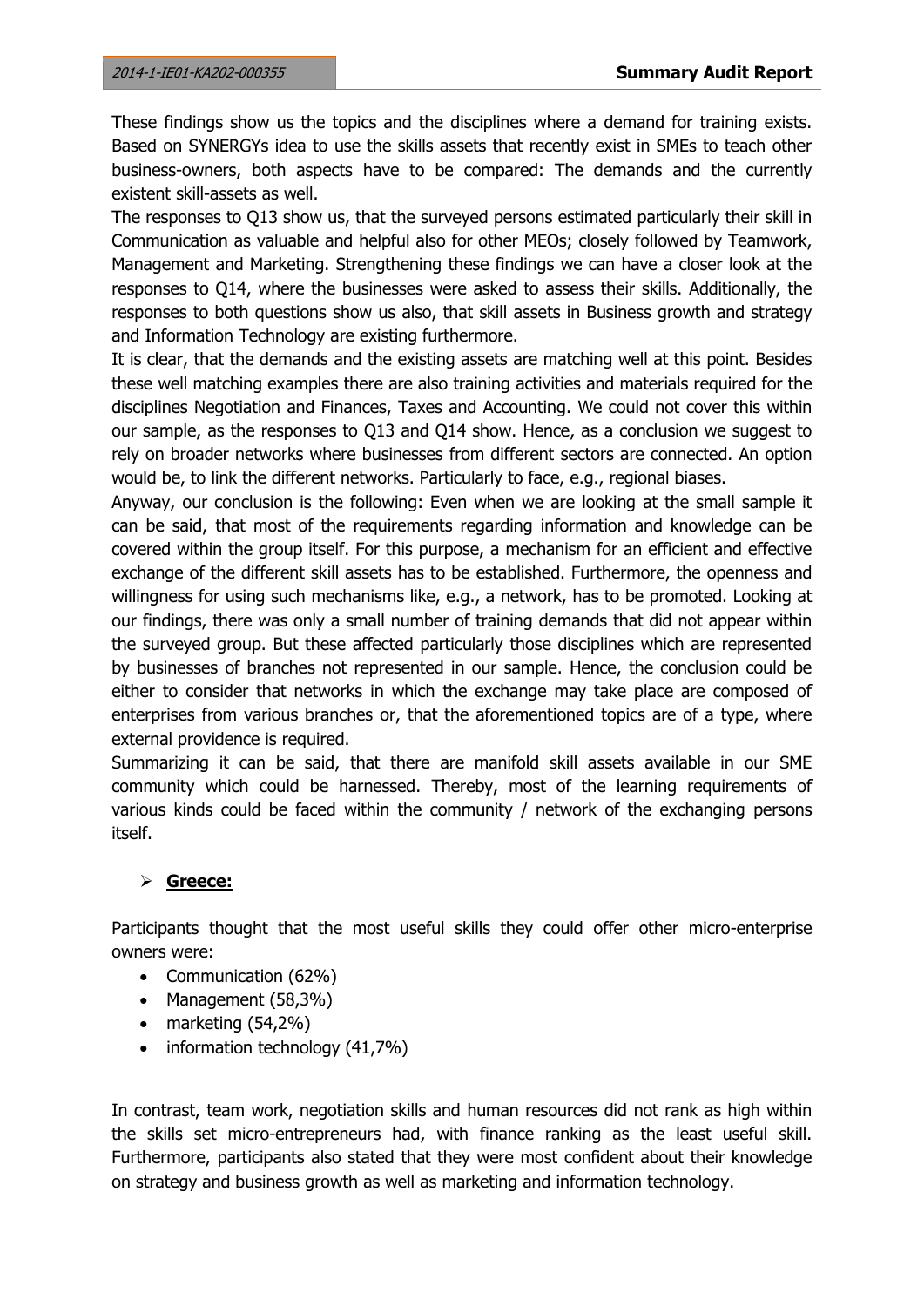## **Italy:**

What emerges from the answers of our target group (14 participants) is that almost total of participants are agreed that sharing experiences could represent a key role for the development and growth of their own micro enterprise and they are going to share them also in the future (92,9%). They also think that sharing experiences for free, on website platform , 69,2%, could represent a good mean.

Moreover, participants consider that the following skills are useful to support other microenterprise owners.

| Management                    | 21,4% |
|-------------------------------|-------|
| Team work                     | 28,6% |
| Communication                 | 42,9% |
| Human resource                | 42,9% |
| <b>Information Technology</b> | 35,7% |

## **Romania:**

After concluding with the 20 responses from the micro-enterprises owners, the results show a positive way of dealing with developing and improving other micro-enterprises.

Hence, 89.47% of the participants are willing to share their knowledge with others, most of them preferring to do this through an online platform.

As we could see in the above questionnaire, the most important abilities for the business owners are: Management (72.22%), Communication (61.11%), Teamwork (55.56%), Negotiation abilities (44.44%), Marketing (38.89%) and Information technology (11.11%).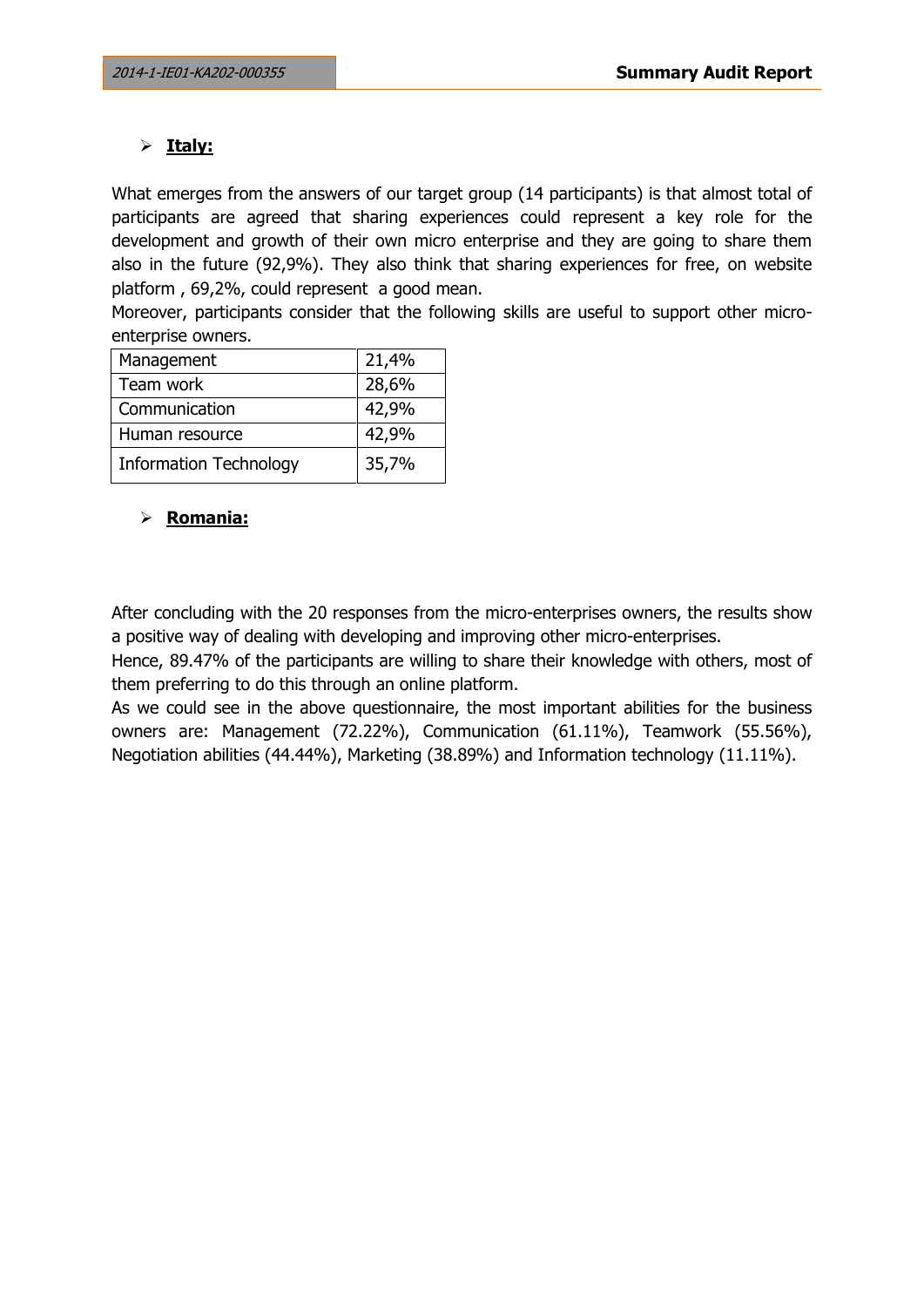- **2. Please define the learning preferences of micro-enterprise owners that have participated at the audit, and the most appropriate learning platforms and environments for the learning.**
	- A. Summary of National Results this results are based on the research activity and national report of each partner of the project.

|                         | <b>Ireland:</b>             | Cyprus:               | <b>Germany</b>              | Greece:                 | Italy:                | Romania        |
|-------------------------|-----------------------------|-----------------------|-----------------------------|-------------------------|-----------------------|----------------|
| $\mathbf{1}$            | Mentoring                   | <b>Online Courses</b> | Mentoring                   | Online courses          | <b>Case Studies</b>   | Online courses |
| $\overline{2}$          | <b>Interactive Learning</b> | Podcast               | <b>Interactive Learning</b> | Interactive<br>learning | Interactive Learning  | Podcasts       |
| 3                       | Peer to Peer Learning       | Peer to Peer Learning | <b>Online Courses</b>       | Case studies            | Peer to Peer Learning | Mentoring      |
| $\overline{\mathbf{4}}$ | Case Studies                | Mentoring             | Peer to Peer<br>Learning    | Mentoring               | Podcasts              |                |
| $5\phantom{1}$          | <b>Online Courses</b>       | <b>Case Studies</b>   |                             |                         | online courses        |                |
| 6                       | Podcasts                    | Interactive Learning  |                             |                         |                       |                |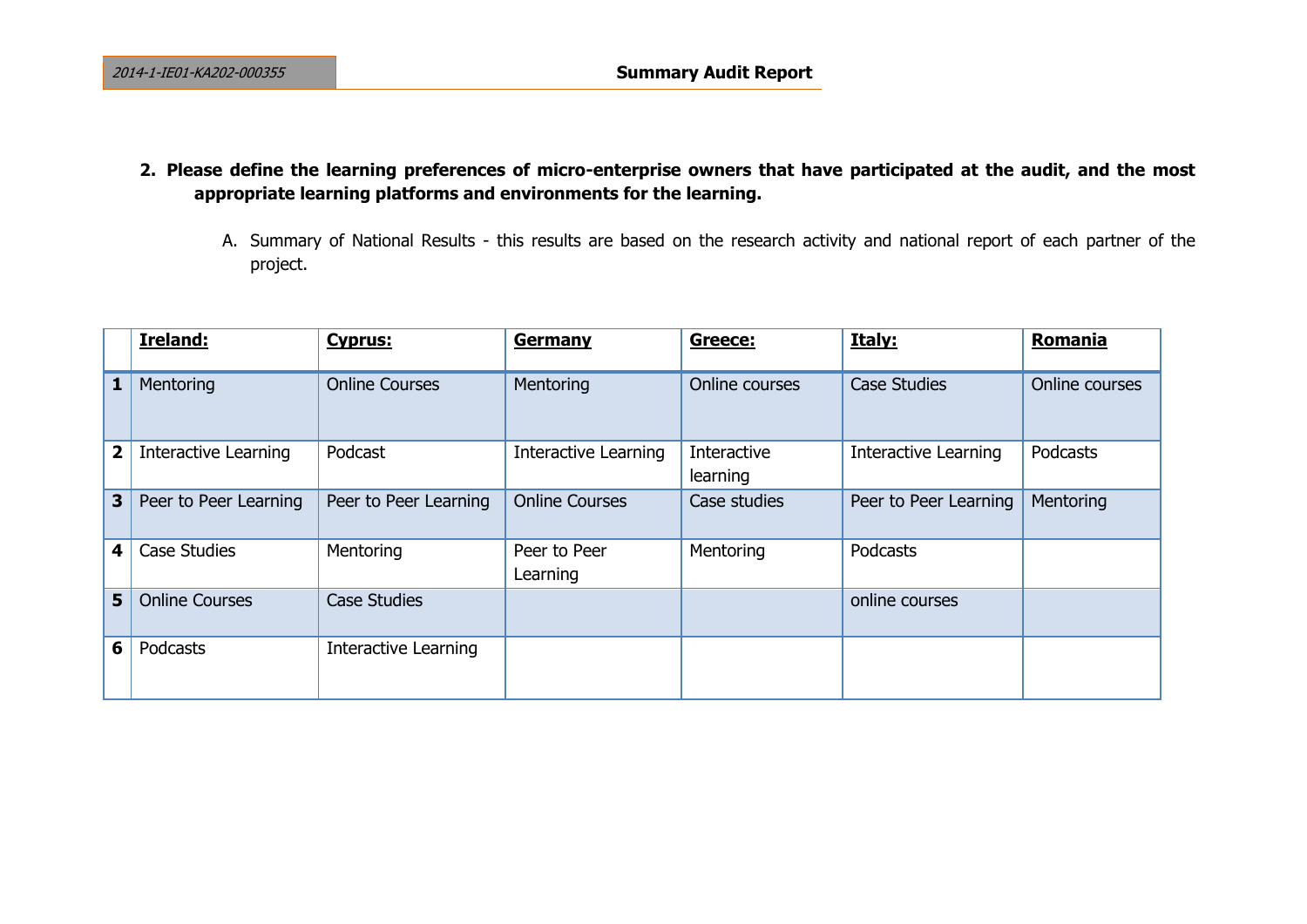By centralising the answers form the national responses of the micro-enterprises that have participated at the audit research, we can observe that:

- 1. **Mentoring**  is present in the top 4 answers in Ireland, Cyprus, Germany Greece and Romania, thus being one of the most desirable learning preferences
- 2. **Interactive Learning** is present on the second place in 4 of the 6 partner countries.
- 3. **Online courses** as a learning platform is presented as the first choice in Cyprus, Greece and Romania, and is also present in Ireland, Germany and Italy on the third and fourth places.
- 4. Peer to Peer Learning is on the third place in Ireland, Cyprus, Italy, and on the forth in Germany. But it Cyprus, Greece and Romania it is not present in the top answers.

Also result shows most respondent are happy to use traditional learning formats.

In terms of learning resources, respondents showed preference to: to business seminars/webinars , case studies/worksheets , and online courses.

According to participants, there were a number of obstacles that they faced from previous training. Most of the obstacles are represented by costs and time.

B. National Results identified in each partner countries:

## **Ireland:**

Respondents to Q12, clearly indicated that the most time they are willing to invest in training on a weekly basis is between 1-3 hours. In terms of training support, respondents to Q16 clearly indicated Mentoring to be the most important, however it is also noted that a significant proportion of respondents to this survey who ranked mentoring as the training support they prefer were from the Food & Hospitality sector. This was followed by Interactive Learning, Peer to Peer Learning, Case Studies, Online Courses and finally Podcasts. The focus from respondents is for a more interactive learning support.

Respondents also provided details regarding obstacles they have previously experienced when participating in training and or VET programmes. The most difficult issue raised was the relevance of the course content provided in the training. This was closely followed by cost and location. The remaining barriers included training time, delivery methodology, training duration and classroom size.

Answers given to Q23 demonstrated a preference towards external guidance by professionals through delivered materials when it comes to guided learning as opposed to self-paced learning. Mentoring or teaching by more experienced persons was the next selection followed by learning in a peer group while supporting each other. This information will allow for further consideration when planning the SYNERGY content to ensure the needs of micro-enterprise owners are catered for.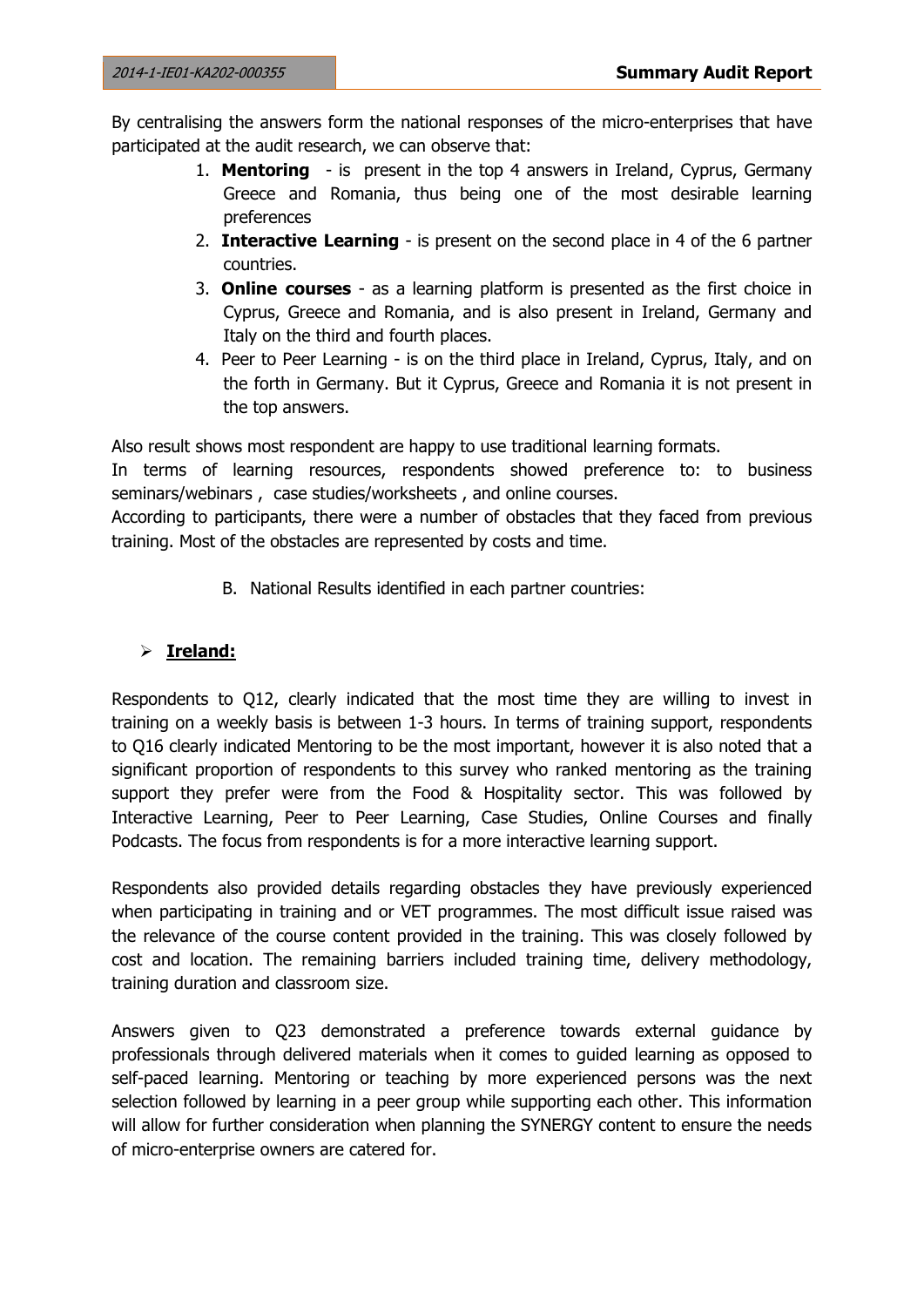In terms of learning resources, respondents showed preference to business seminars/webinars followed by case studies/worksheets/delivered training material. Podcasts/speeches were the third preferred resource with online course coming in the least preferred learning resource.

## **Cyprus:**

As indicated from the responses of the micro-enterprise owners that participated in the survey, their most important learning preference is through Online Courses followed by a close proximity with Podcast, Peer to Peer Learning and Mentoring. It should also be noted, that their least important learning preference method is from Case Studies and Interactive Learning. Therefore, there is a clear indication that micro-enterprise owners prefer a more technological approach to learning rather than traditional methods such as case studies. Most probably this is related to their limited availability for training on a weekly basis.

In addition, micro-enterprise owners consider that learning in a peer-group while supporting each other as the most important preferred method of guided learning, which is followed by mentoring or teaching by more experienced persons. Moreover, the least important learning method is through external guidance by professionals thus exhibiting a preference of interaction among each other which also aligns with the learning methodology that will be applied to project SYNERGY.

With regards to their preferred learning resource, micro-enterprise owners indicated a clear preference for Online Courses as already specified from prior training. Their second most important learning resource is Business Seminars or Webinars which was followed by Podcasts or Speeches. Once again, the least important method is through case studies or from articles or books.

#### **Germany:**

Now, we would like to take a look at the responses to Q11, Q12, Q17 and Q21-Q24 again. The responses to these questions provide insights into the respondent's mindsets regarding an organized exchange of knowledge, the right circumstances under which the training activities should take place. Moreover, we will get information about the preferred method as well. This kind of information will be used to deduce hints regarding the conceptual work of future training activities and materials.

The learning needs can be covered by the available skill assets. But, for this purpose there is the need for an exchange mechanism like a network. Hence, the participants of such networks necessarily need to be open for sharing knowledge, information and experiences. In this context, the responses to Q11 provide an optimistic impression. 95% of our respondents were up for such exchange.

In this context the participants mention, that the exchange should be based on a quid-proquo situation or that the recipients should not be market-competitors. Given this circumstances, the respondents would also be willing to share their knowledge on an onlineplatform (see finding of Q12).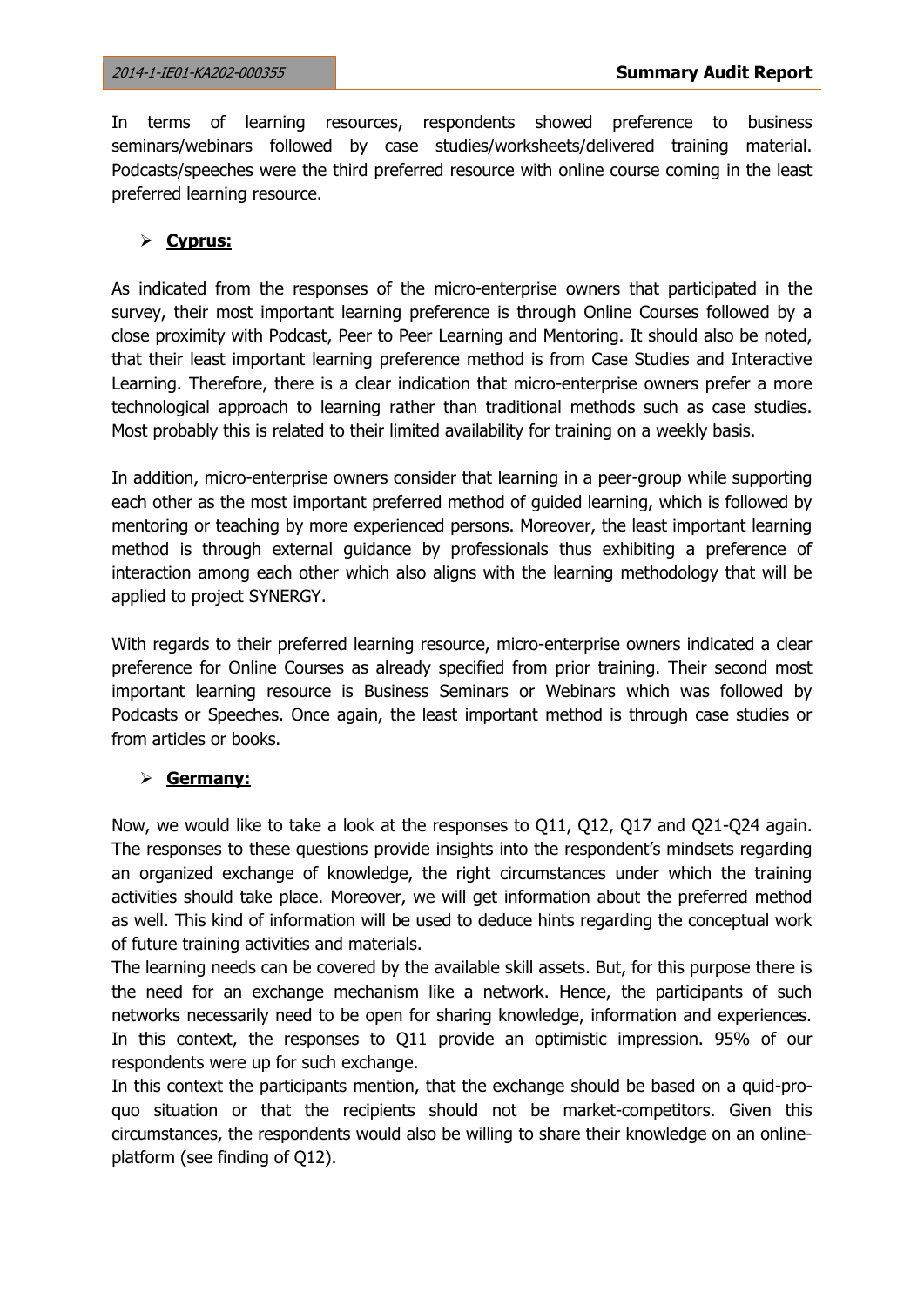The costs and the contents' relevancy were critical aspects for our respondents. The vast majority perceived these criterions negatively in the past

SYNERGYs project partners should have these findings in mind, too. Particularly when we are trying to foster the enterprise owner´s willingness to share their knowledge it is important to remind us of these facts.

Fortunately, the method of the training activities in which our respondents have been engaged yet, were not perceived negatively at all.

Additionally, seminars, topic-based internet forums, online journals, literature of any kind, lectures, etc. are included in this definition of traditional learning format, too. When it comes to guided-learning, our respondents are more interested to be addressed by an experienced person than to encourage peer-to-peer learning situations. (see finding Q23). Furthermore,

- business seminars and/ or
- webinars and, slightly behind,
- case studies and working sheets

are preferred over

- online courses and
- MOOCs, podcasts and/ or
- talks, and
- external delivered materials that will be worked out on one´s own guided by a more experienced person..

Our survey-participants prefer traditional learning resources over more modern, digital resources and self-guided learning over guided-learning. These findings are not pleasing, when looking at SYNERGYs idea of establishing knowledge-exchange networks and a minilearning-format-resources based online platform. Here, our finding is conflictive with those of the literature, where learning-resource based online platforms used for a structured exchange and self-guided learning processes are promoted (cf. also Koscheck, S. / Weiland, M. 2013: 8).

## **Greece:**

With regards to Greek participants' preferred training support method, online courses were given as a first option, followed by interactive learning, case studies, and mentoring. Peer to peer learning and podcast were their least preferred options.

Participants in the current sample also stated that they were willing to invest between 1 and 3 hours per week for training (58,3%). A smaller percentage of the sample (25%) stated that they were willing to invest between 3 and 5 hours per week.

With regards to obstacles they encountered during training, participants stated that the most difficult thing for them was the cost of the training, the relevance of the course content, the location and the training delivery methodology. The least difficult thing was the size of the classroom, the time of training and the duration of training.

Participants stated preferred mentoring / teaching as their preferred method of learning, followed by external guidance by professionals while learning in a peer group was their least preferred option. Participants stated that the learning resources they preferred were case studies and worksheets and/ or delivered learning material with questions to work out,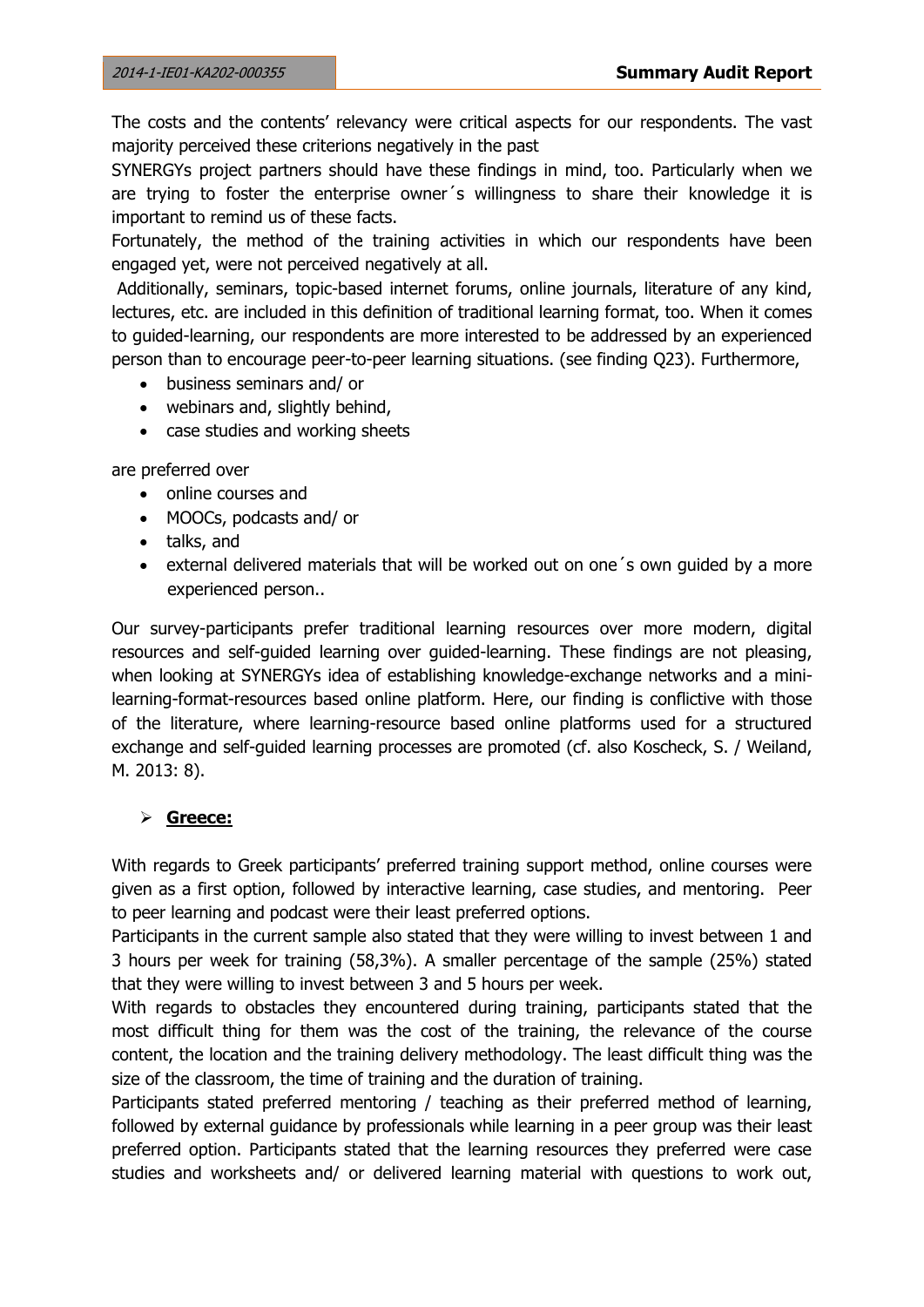articles and/ or books, followed by business seminars or webinars, online courses and/or MOOCs and finally podcasts and/ or speeches (e.g. TED talks).

#### **Italy:**

Our micro enterprise owners are sincerely interested in e learning platforms but another important preference has been showed regarding case studies. This means that they want an on line platform in which they could learn by themselves but they also need "real example"

#### **Romania:**

In terms of learning preferences, the micro-enterprises owners who have participated in the survey, have chosen in their majority the online courses. Moreover, the results have concluded that the next most preferred learning method of the participants is represented by podcasts. Mentoring is one of the top 3 preferences listed by the participants, followed by peer to peer learning, case studies and interactive learning.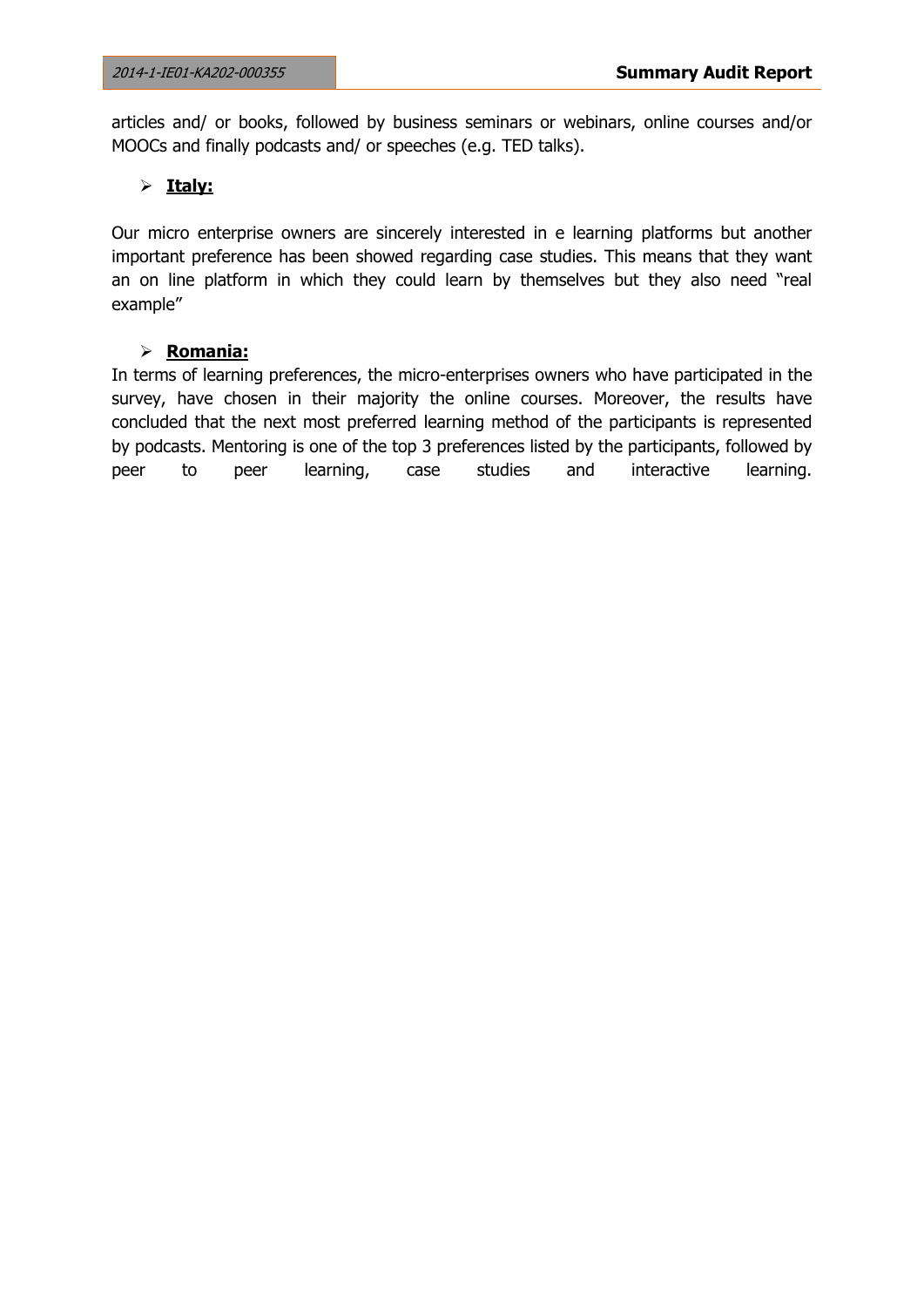- **3. Please pinpoint the learning areas where gaps in VET provision exist within the micro-enterprises that have participated at the audit.**
	- A. Summary of National Results this results are based on the research activity and national report of each partner of the project.

|                         | <b>Ireland:</b>            | <b>Cyprus:</b>                         | <b>Germany</b>              | Greece:                 | Italy:                 | Romania                         |
|-------------------------|----------------------------|----------------------------------------|-----------------------------|-------------------------|------------------------|---------------------------------|
| $\mathbf{1}$            | Supply Chain<br>Management | Information<br><b>Technology</b>       | Supply chain<br>management' | <b>Business law</b>     | <b>Business</b><br>Law | Strategy and<br>business growth |
| $\overline{2}$          | <b>Business Law</b>        | <b>Strategy and Business</b><br>Growth | <b>Business law</b>         | Logistics               | Marketing              | Business law                    |
| $\overline{\mathbf{3}}$ |                            | Logistics                              | Logistics                   | Supply chain management | Logistics              | Information<br>technology.      |
| 4                       |                            | Marketing                              |                             |                         |                        |                                 |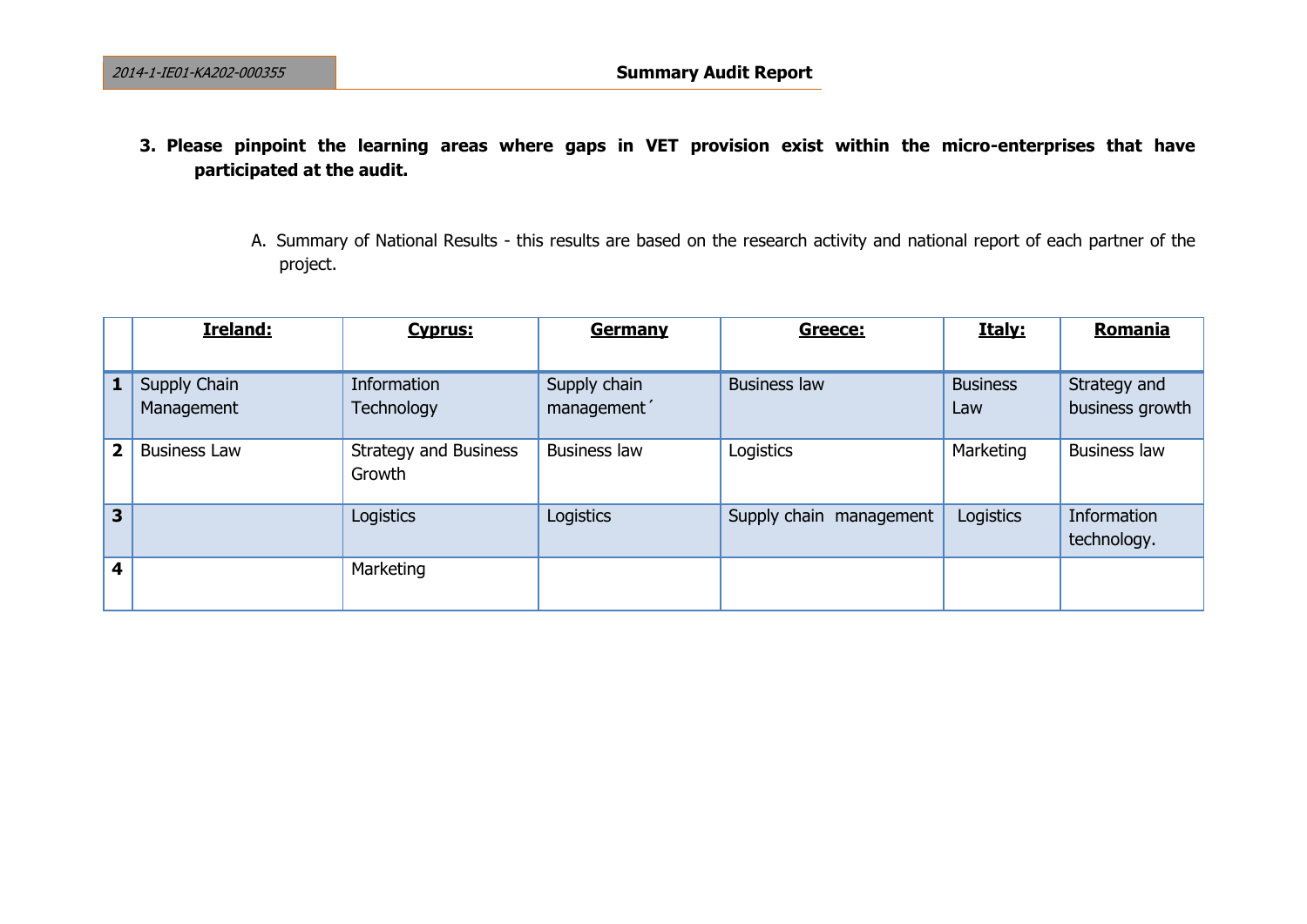By analysing the answers form the national responses of the micro-enterprises that have participated at the audit research, we can observe that participants rank certain skills as not as important to them.

It is logical to assume there is a gap in VET areas, but also these results can be caused by a bias based on our sample structure.

- **Business Law** is present in 5 out of 6 partners (Ireland, Germany, Greece, Italy, Romania)
- **Logistics**  is present in 5 out of 6 partners (Cyprus, Germany, Greece, Italy )
- **Supply Chain Management** is present in 3 out of 6 partners ( Ireland, Germany Greece)
	- B. National Results identified in each partner countries based on the national results :

## **Ireland:**

In terms of pinpointing gaps in VET provision, Q14 allowed respondents to provide information on the knowledge and expertise they had in different business areas. Respondents to this question ranked their business knowledge of a particular area from 1 (poor) to 7 (excellent). Marketing was selected as the most knowledgeable followed by Information Technology, Logistics, Strategy and Business Growth and Finance and Accounting.

Supply Chain Management and Business Law received the lowest rankings. These results demonstrate areas where microenterprises have both strong and weak understandings of certain business areas and where gaps in VET provision exist.

## **Cyprus:**

According to the responses from the micro-enterprise owners that participated, the area of knowledge which they consider that they need more training is Information Technology since it was ranked with the lowest score. This might also be related to the demographics from the sample survey since the majority of the participants are ranging from the age of 30-49 and they might not be technologically proficient. On the contrary, their most knowledgeable areas are Supply Chain Management, Finance and Accounting and Business Law. On a more moderate rank, where Strategy and Business Growth, Logistics and Marketing. As such, it can be concluded that in certain areas where knowledge gaps were identified, they can be reduced and further enhanced through the knowledge that each micro-enterprise owner assess as long as they are willing to share their knowledge.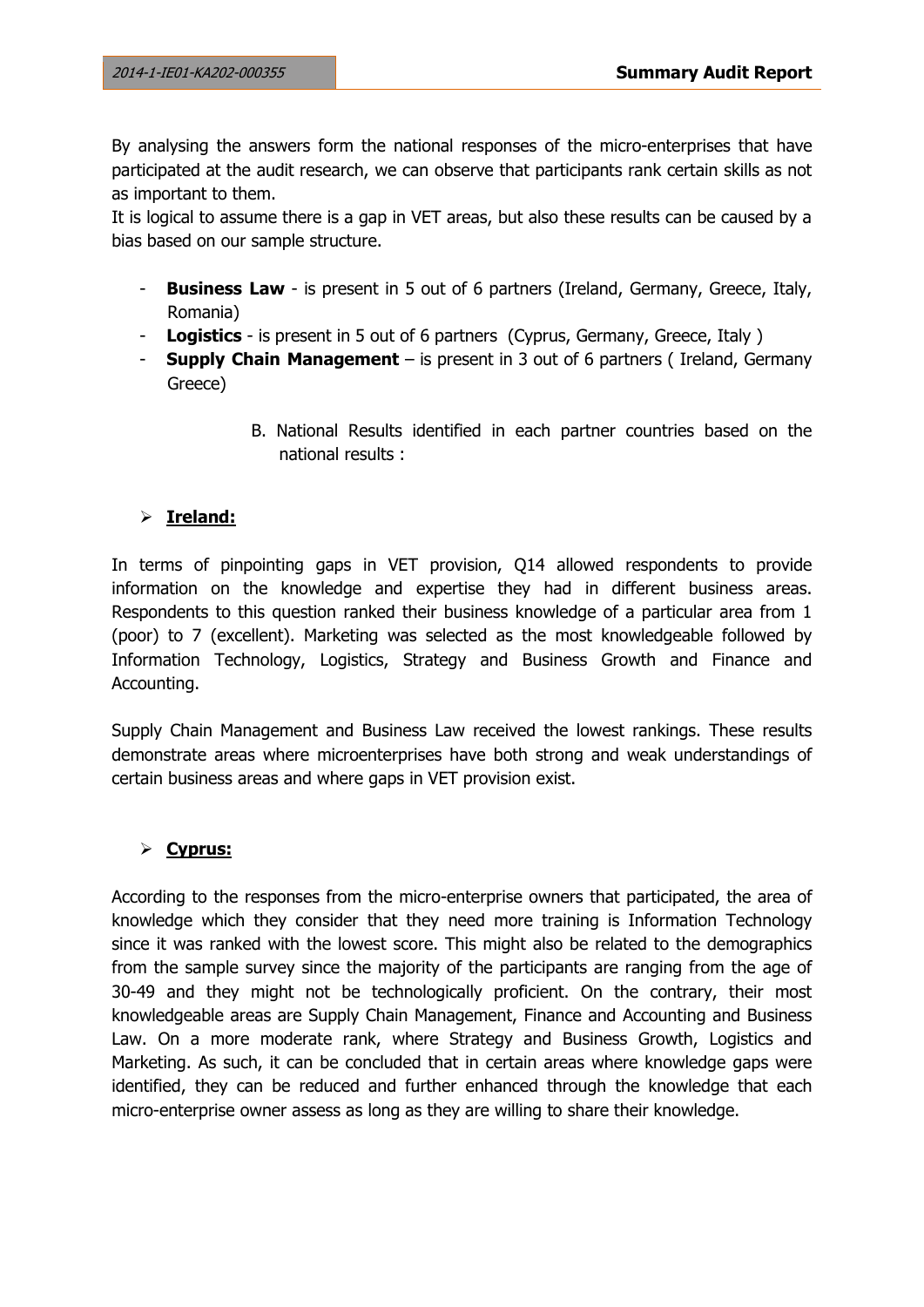#### **Germany:**

With this third focus, we will take a closer look to Q22. We asked in Q22 which criteria were perceived negatively when using training offers in the past. The results provide unambiguous information about difficulties. It also focusses on gaps in provided VET measures. Therefore, we will focus on three aspects in particular, the costs, the relevancy and the methodological aspects.

Ten of our 22 respondents decided to put costs on rank seven. This was the worst ranking of a criterion concerning the perception of training activities in the past. Hence, this criterion is a crucial aspect that developer of CVET offers have to consider for their future work. Unfortunately it cannot be said, if the respondents have really used these offers, yet. However, against the background that overall 16 persons put the costs on the fifth, sixth or seventh rank, SYNERGY needs to find a way to provide less cost-intensive resources. And it is not only the project-consortium that should consider the perception of such criteria, but professional VET providers, too. These groups have to remind these aspects, particularly when targeting on micro-enterprises. Considering the mentioned preferences with regard to the integrated methods, this is a huge challenge. Hence, it needs a lot of effort and work to find less cost-intensive ways to provide substitutes for seminars or colloquiums like, e.g., webinars.

The target group perceived the relevancy of the activities second worst. Based on our findings it would be our recommendation to professional training providers not only to focus on the disciplines mentioned in Q6 and Q15. It seems to be important to focus on subjects related to negotiation skills and finances, taxes and accounting in particular, as the demands here cannot be covered within the SME community. In this context, it could be an approach to see professional VET providers more in a role of an organizer or facilitator of learning processes. This approach bases on the idea that the skills, which are necessary to run a business successfully, already exist. But they have to be harnessed and prepared for an educational use. Thus, our suggestion for the VET providers is to see themselves more as a facilitator and less as a provider. Thus, our summarizing conclusion is to focus especially on the requirements and circumstances under which learning takes places. It is of high importance to ensure the right setting to enable efficient and fruitful learning processes fitting the target-group's needs.

#### **Greece:**

Participants stated that marketing (83,3%) was the most important skill to them as a microenterprise owner, followed by strategy and business growth (66,7%) and communication and networking (66,7%), fund raising (41,7%) and finance (37,5%). In contrast, negotiation (29,2%), information technology (12,5%), supply chain management (8,3%), logistics (4,2%), business law (4,2%).

In addition, participants also stated that they were not confident about their knowledge on business law, logistics and finance and accounting and supply chain management.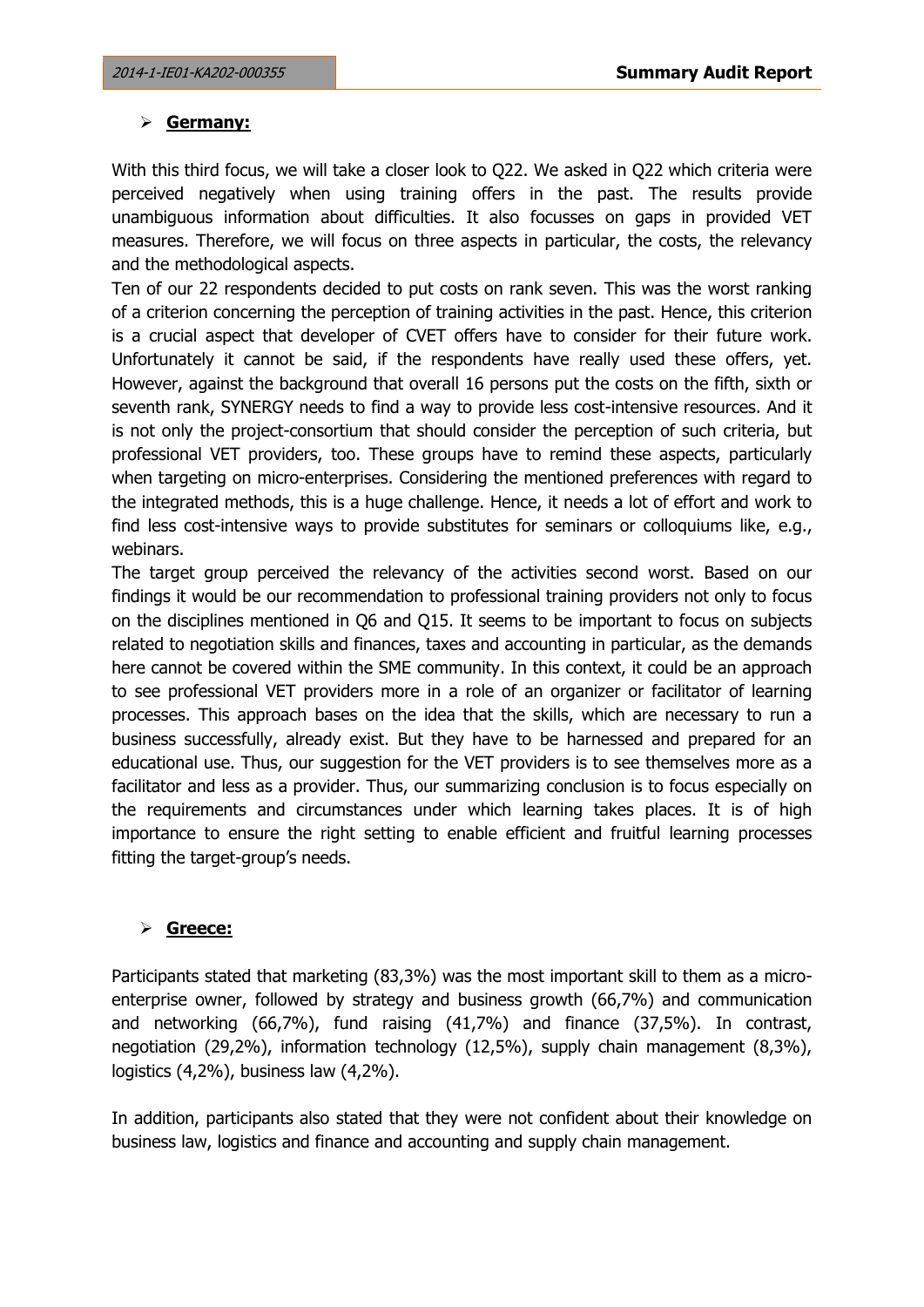In conclusion, participants rank certain skills as not as important to them. Simultaneously, they are also not confident about their knowledge in these same areas. Gaps in VET provision refer to learning areas content relevance rather than area provision.

### **Italy:**

In terms of the assessment of their business knowledge, participants ranked technology information as the most knowledgeable area

#### **Romania:**

Observing the results from the question where participants were asked to rank their knowledge within their businesses, we can conclude the following: there are some gaps in VET provision regarding strategy and business growth, business law and information technology.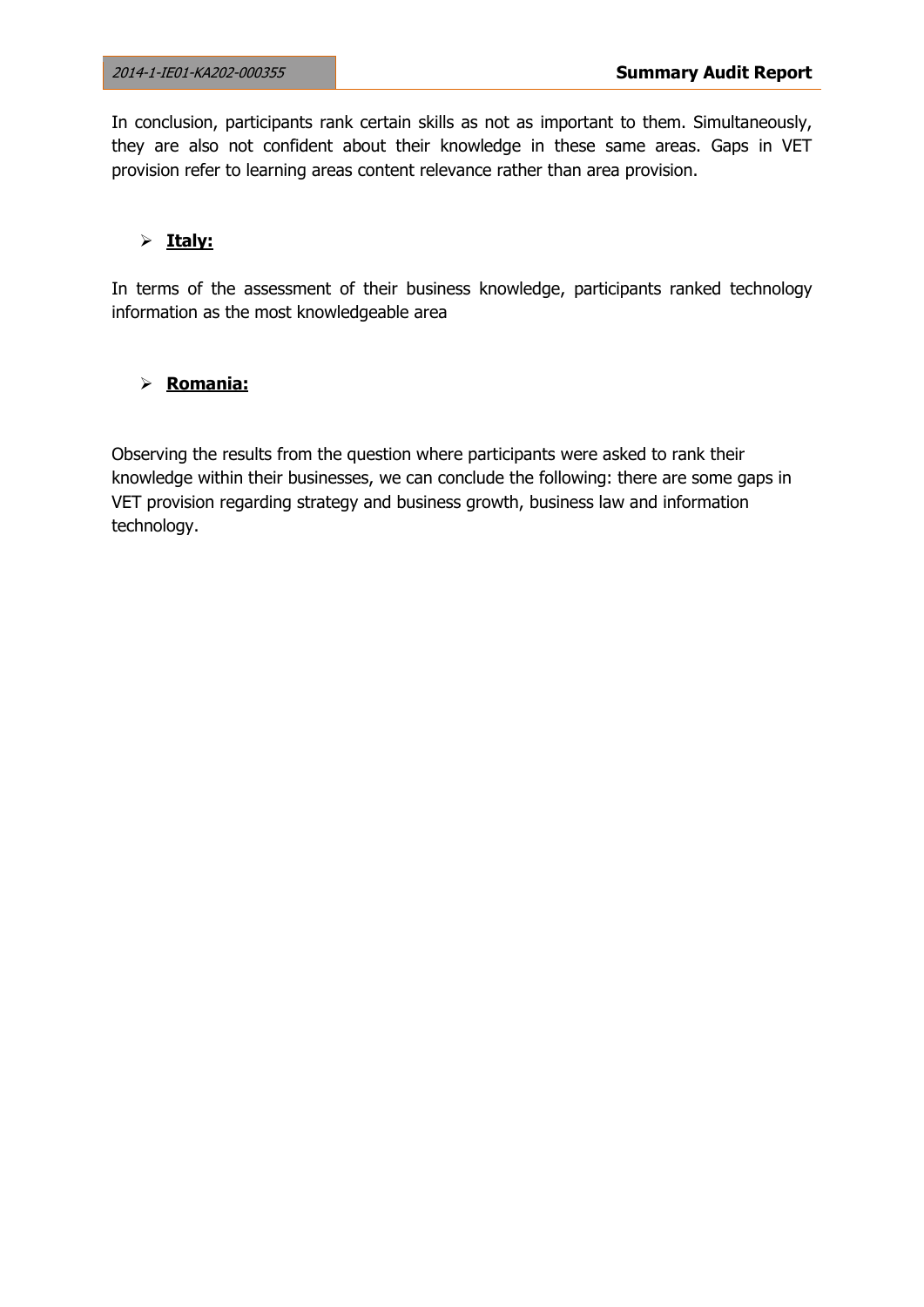## **4. Please identify the skill assets within the micro-enterprise community that could be used to inform the train-thetrainer courseware to ensure that the skills developed within the VET sector reflect the needs of business.**

A. Summary of National Results - this results are based on the research activity and national report of each partner of the project.

|                         | Ireland:                                                    | Cyprus:                                  | <b>Germany</b>                  | Greece:                       | Italy:                               | Romania                         |
|-------------------------|-------------------------------------------------------------|------------------------------------------|---------------------------------|-------------------------------|--------------------------------------|---------------------------------|
|                         |                                                             |                                          |                                 |                               |                                      |                                 |
| $\mathbf{1}$            | Marketing                                                   | <b>Strategy &amp; Business</b><br>Growth | Business strategy and<br>growth | Management                    | Strategy &<br><b>Business Growth</b> | Communication<br>and networking |
| $\overline{\mathbf{2}}$ | <b>Strategy and Business</b><br>Growth                      | Marketing                                | Communication and<br>networking | Marketing                     | Marketing                            | Marketing                       |
| $\overline{\mathbf{3}}$ | Communications and<br>Networking                            | Communication &<br>Networking            | Marketing                       | Communication &<br>Networking | Communication &<br>Networking        | Strategy and<br>business growth |
| $\overline{\mathbf{4}}$ | Fundraising                                                 |                                          |                                 | <b>Teamwork</b>               |                                      |                                 |
| $5\phantom{1}$          | Information<br>Technology and<br>Finance and<br>Accounting. |                                          |                                 |                               |                                      |                                 |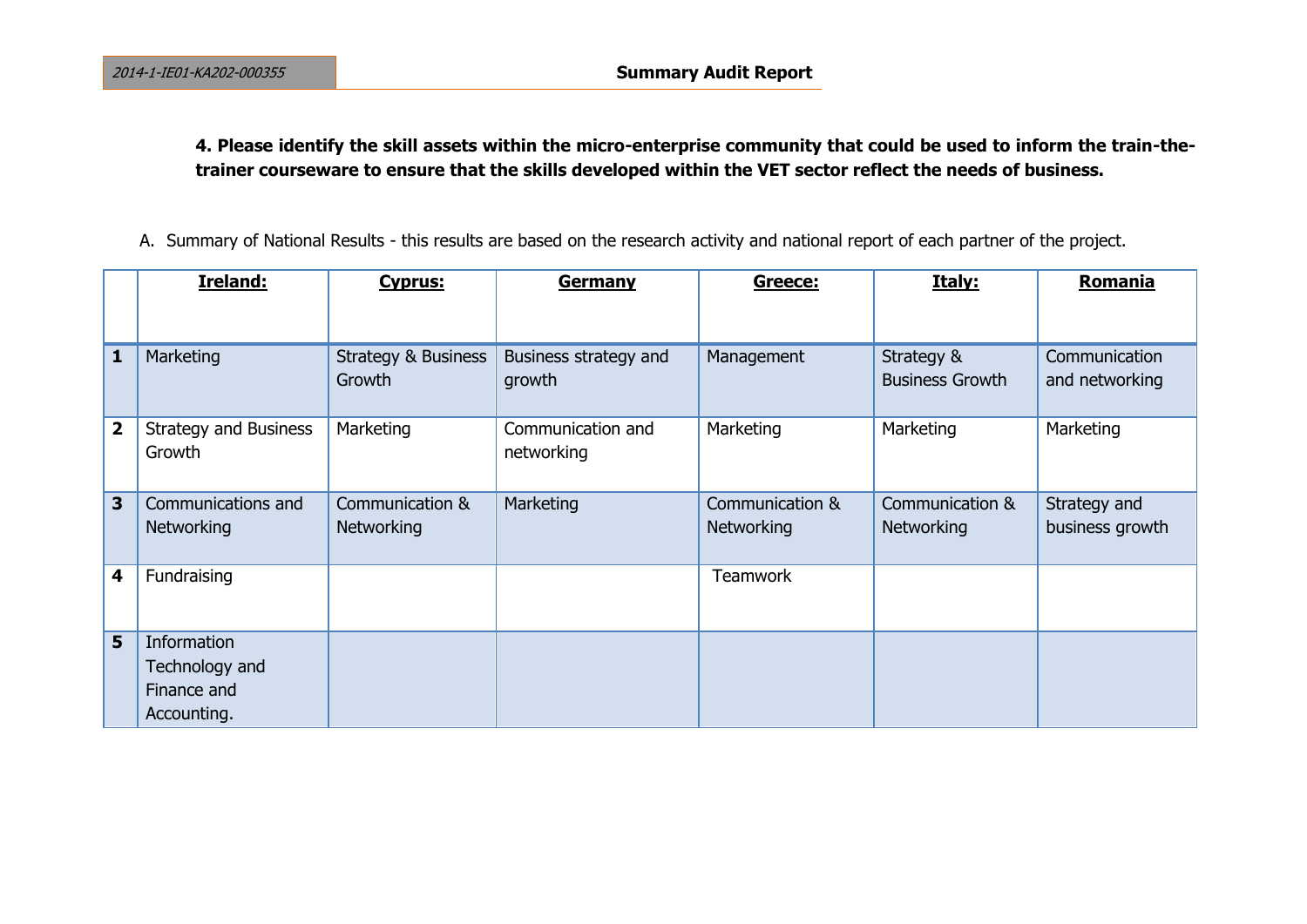Analysed and centralized answers show that:

- 1. **Strategy and Business Growth**  is one of the skills identifies by the micro-enterprises that could be used to inform the train-the-trainer courseware to ensure that the skills developed within the VET sector reflect the needs of business. It is presented as the first choice in Cyprus, Germany and Italy.
- 2. **Marketing** is also present in the top 2 answers in all the partner countries. Many participants ranked Marketing as their most knowledgeable business area but also selected marketing as an area they want to include in future training material.
- 3. **Communications and Networking** is present in all the national audit reports partner countries and is in the top 3 answers in all the partner countries

Also the national reports show these skills were also sought via vocational training in the past.

B. National Results identified in each partner countries:

## **Ireland:**

Q15 of the Audit Questionnaire, respondents were asked to suggest three skills that they would suggest as most relevant and important to them, bearing in mind that it will be relevant to the development of new training material and courses. Respondents to this question selected Marketing as the most relevant and important skill for them as a microenterprise owner. This suggests that this is an area that where knowledge is consistently updated and training material needs to be regularly revised. Strategy and Business Growth came in second followed by Communications and Networking, Fundraising, Information Technology and Finance and Accounting.

These were followed by Business Law, Logistics, Supply Chain Management and the lowest ranked was Negotiation skills. These responses pinpointed gaps in current VET provision and provides a good foundation for training planning going forward by highlighting distinct skills training that lack amongst respondents at present.

## **Cyprus:**

According to micro-enterprise owners, the top 3 skills that would be most relevant and that they would like to further enhance are Strategy & Business Growth, Marketing and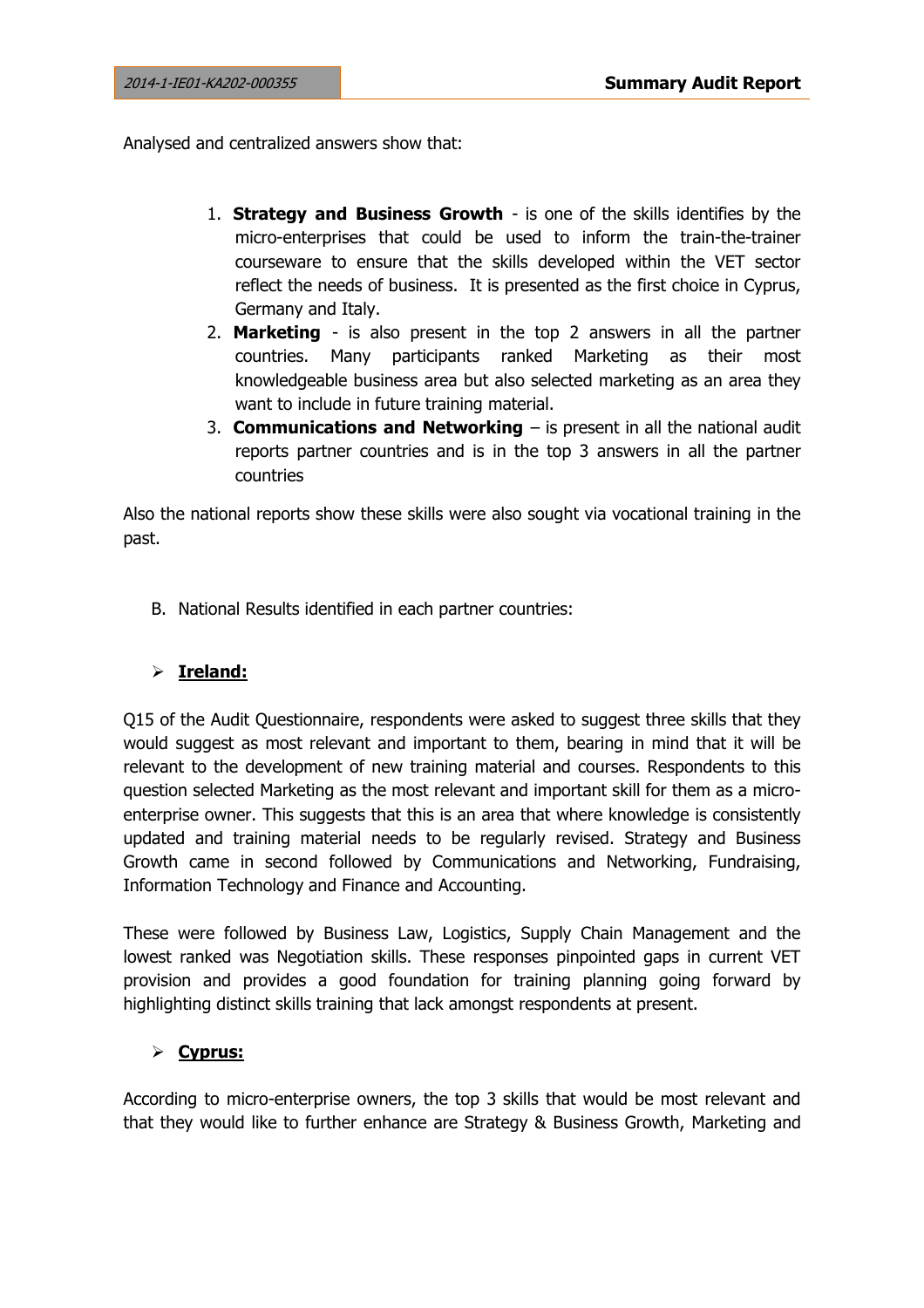Communication & Networking. This suggests that micro-enterprise owners would like to improve their knowledge and expertise in these areas, since based Question 14 it was indicated that these areas were considered as a weak spot and where a gap in provision exists. In a less moderate approach, micro-enterprise owners pinpointed Fund Raising, Finance & Accounting and Supply Chain Management as areas were further development is needed. Consequently, the gaps in the skill assets with help in the development of the train-the-trainer courseware in order to ensure that the right skills and resources will be developed with the VET sector to reflect the most current needs of businesses.

## **Germany:**

This focus is quite much the summary of the previously mentioned ones. Therefore, this will be something like an overall-conclusion. But, special attention will be paid to the guidance resp. provision process and the training process of the VET professionals. In this regard, we will provide hints and recommendations. These recommendation focus safeguarding that the train-the-trainer courseware ensures and the aspect that the skills developed within the VET sectors reflect the needs of the business community. Hence, our recommendations are:

- 1. Generally spoken, VET professionals should be enabled to research, create and use learning resources matching with the target-groups/ person's needs. For this purpose, the train-the-trainer curriculum should pay special attention to include trainingactivities regarding methodological and didactical aspects.
- 2. In the third focus, we suggested that the VET professionals should be more like a learning facilitator than a content provider. Nevertheless, it is a necessity for them to have a sound knowledge about what skills are needed to successfully run a (micro) business. Thus, the train-the-trainer curriculum should also encompass selected business administrative learning modules.
- 3. VET professionals have to be informed about different resources available for and fitting with their training activities. Additionally, they should have knowledge about the specifics of different resources, what their pros and contras are, and how learning outcomes can be assessed and ensured. For this purpose, we would suggest to create a training-module where an overview over different resources and their specifications is provided.

## **Greece:**

The skill assets as stated by participants were: communication (62%), management (58,3%), marketing (54,2%), information technology (41,7%). Most of these skills were also stated as the most important skills needed to run a business namely: management (62,5%), marketing (58,3%), communication (54,2%) and teamwork (50%), with the exception of information technology. Furthermore, these skills were also the skills sought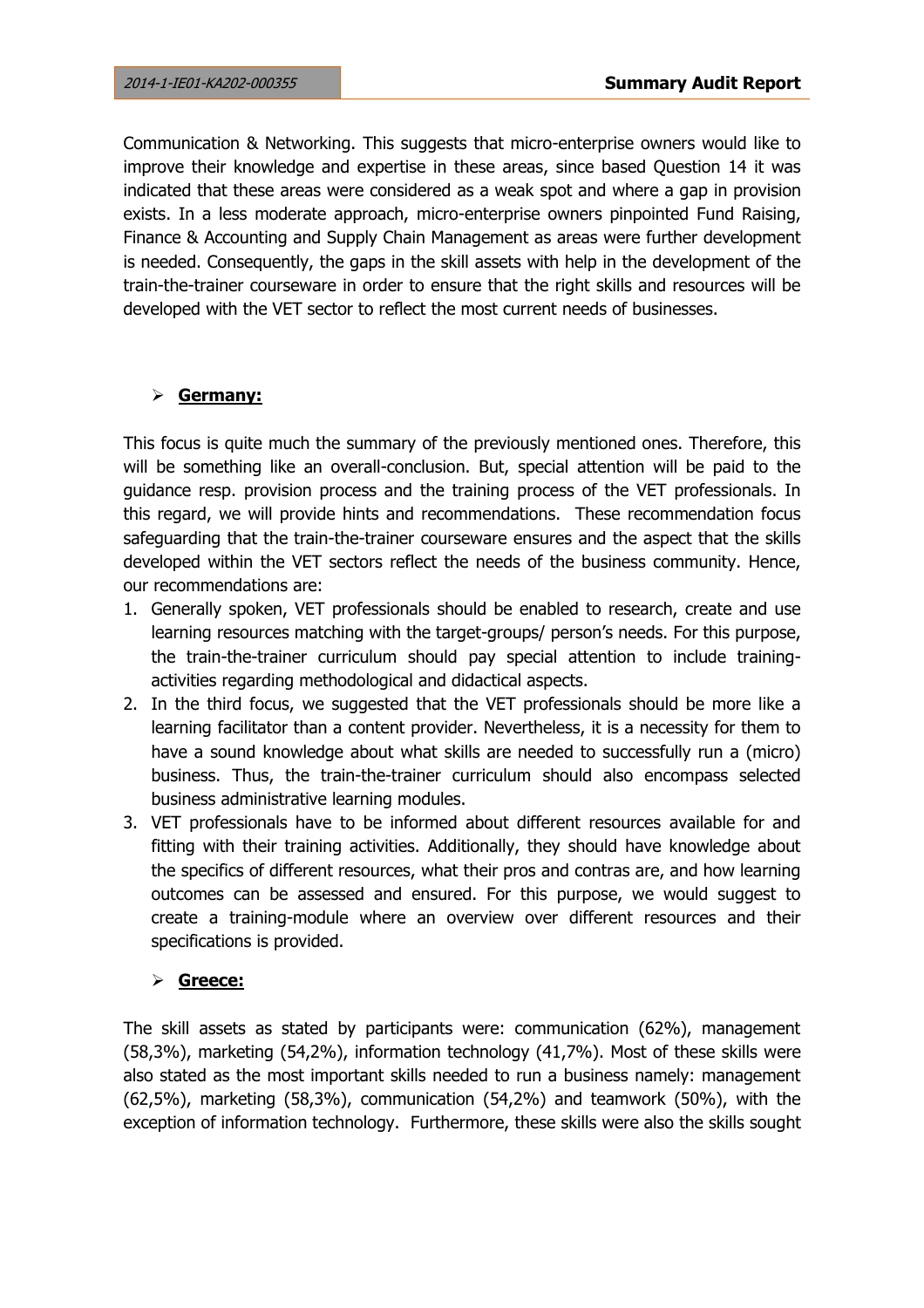via vocational training in the past placing them as some of the most important skills that could inform the train the train courseware.

#### **Italy:**

The top 3 skills that would be most relevant and that they would like to further enhance are Strategy & Business Growth, Marketing and Communication & Networking. Considered as a weak spot and where a gap in provision exists. In a less moderate approach, micro-enterprise owners pinpointed Fund Raising, Finance & Accounting and

### **Romania:**

In order to identify the skill assessed that are needed in order to improve the train-thetrainer courseware, we need to identify the domains where there are gaps in VET provision.

From the Romanian survey results we can conclude that there are gaps regarding human resources sector and the finance sector (only 5.56% of the participants have chosen these as their useful abilities). Another gap is found in the information technology area, where participants listed this as one of the lowest sector they are good at.